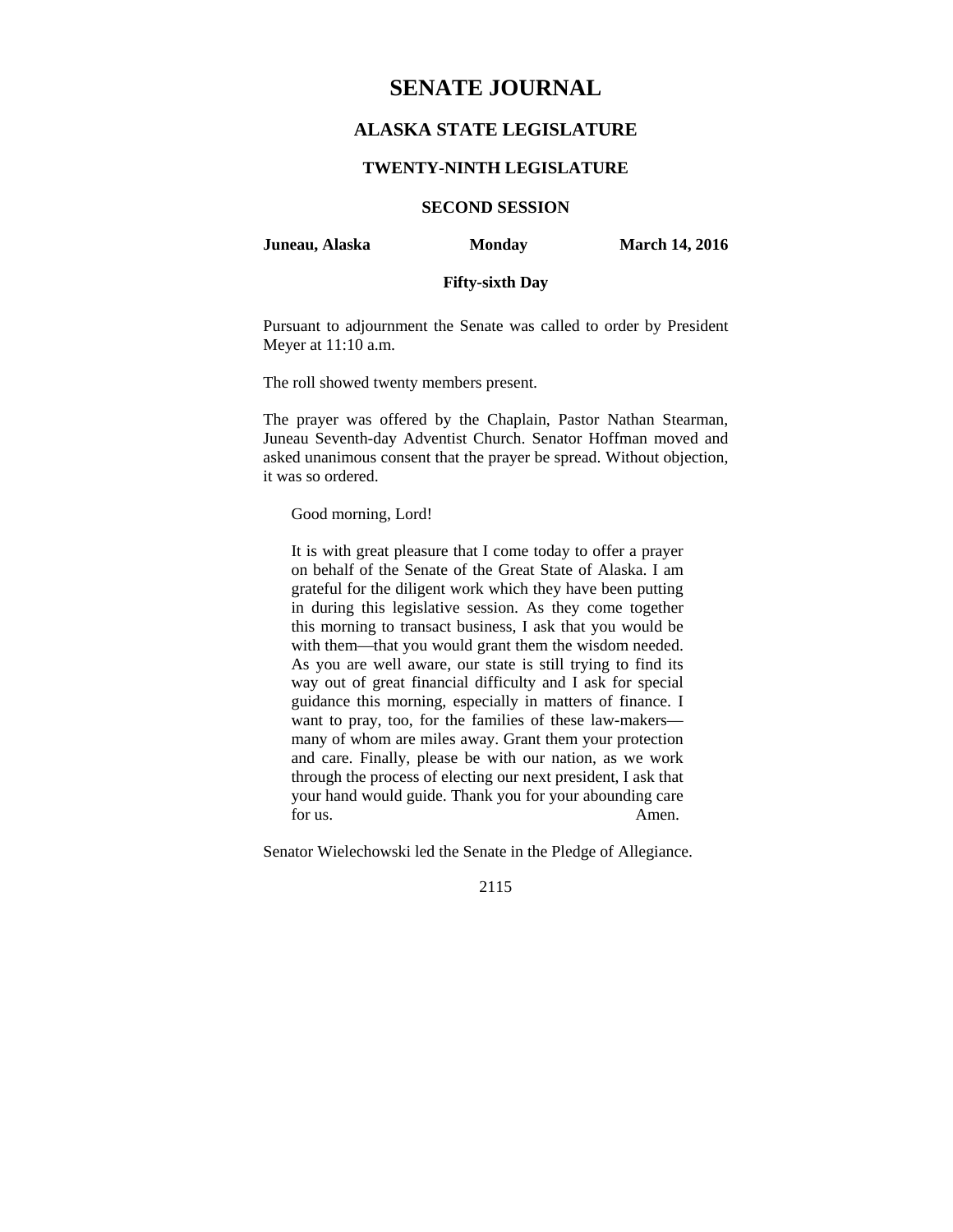# **Certification**

Senator Coghill moved and asked unanimous consent that the journals for the fifty-fourth and fifty-fifth legislative days be approved as certified by the Secretary. Without objection, it was so ordered.

#### **Consideration of the Calendar**

#### **Third Reading of House Bills**

#### **HB 256**

SENATE CS FOR CS FOR HOUSE BILL NO. 256(FIN) "An Act making appropriations for the operating and loan program expenses of state government and for certain programs; capitalizing funds; amending appropriations; repealing appropriations; making supplemental appropriations; and providing for an effective date" was read the third time.

Senator Gardner moved that the bill be returned to second reading for the purpose of a specific amendment, that being Amendment No. 1. Without objection, the bill was returned to second reading.

President Meyer stated the bill would remain in second reading for all amendments offered today. There being no objection, it was so ordered.

Senators Gardner, Egan, Ellis, Wielechowski offered Amendment No. 1:

Page 1, line 2, following "**funds;**": Insert "**lapsing appropriations;**"

Page 12, line 24: Delete "**235,111,900**" Insert "**238,611,900**" Delete "**16,596,500**" Insert "**20,096,500**"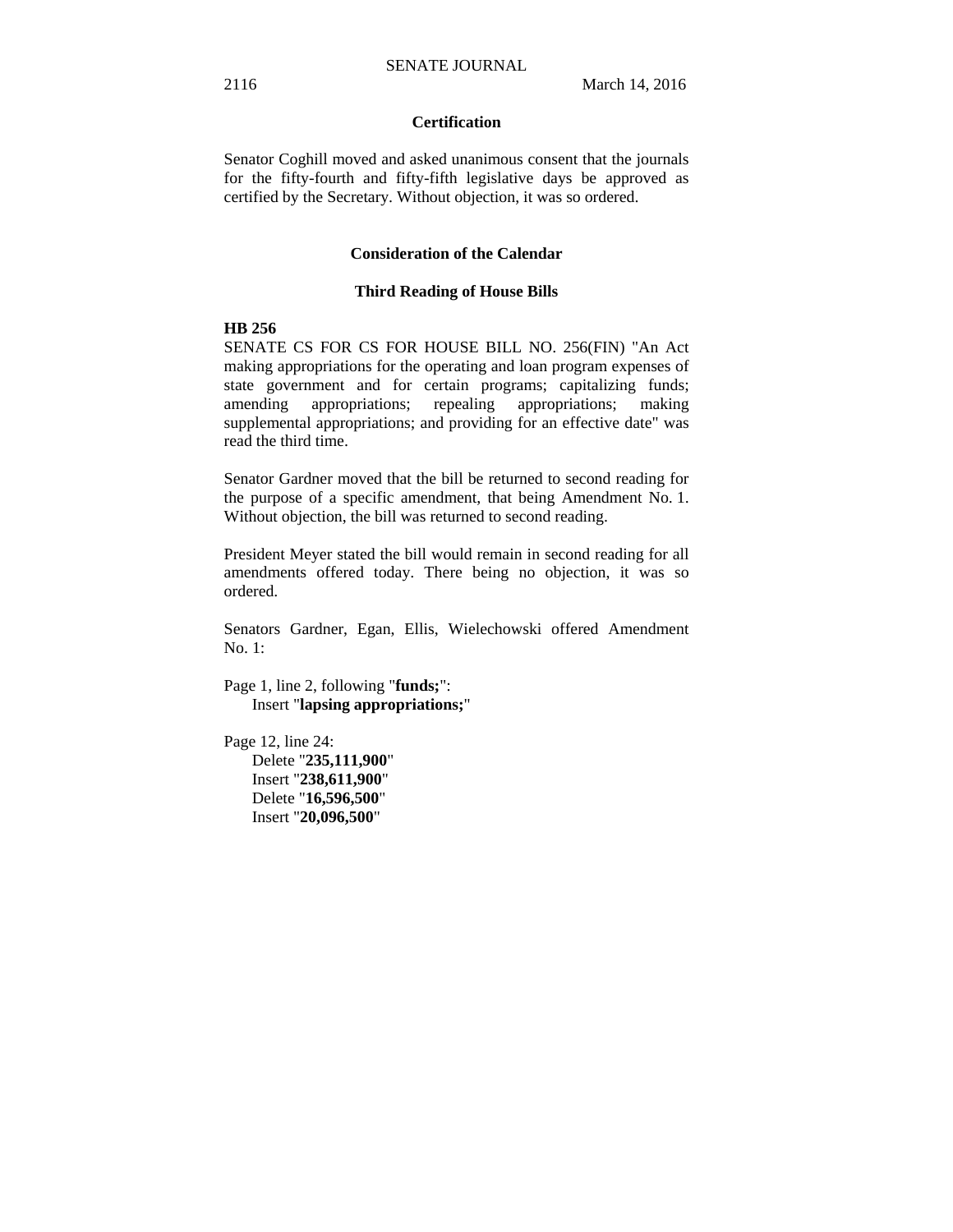March 14, 2016 2117 Page 12, following line 32: Insert new material to read: "ALLOCATIONS Pre-Kindergarten 2,000,000 Grants Statewide Mentoring 1,500,000 Program" Page 13, line 17: Delete "**11,730,100**" Insert "**12,491,900**" Delete "**9,811,300**" Insert "**10,573,100**" Page 13, following line 21: Insert new material to read: "ALLOCATIONS Online With Libraries 761,800" Page 43, line 6: Delete "**897,117,100**" Insert "**907,118,700**" Delete "**661,411,600**" Insert "**671,413,200**" Page 43, line 7: Delete "-15,772,100" Insert "-5,770,500" Adjust fund sources and totals accordingly. Page 82, line 13, following "APPROPRIATIONS.": Insert "(a)" Page 82, following line 14: Insert a new subsection to read:

"(b) The unexpended and unobligated general fund balances of the following appropriations, estimated to be a total of \$21,506,293, lapse into the general fund on June 30, 2016: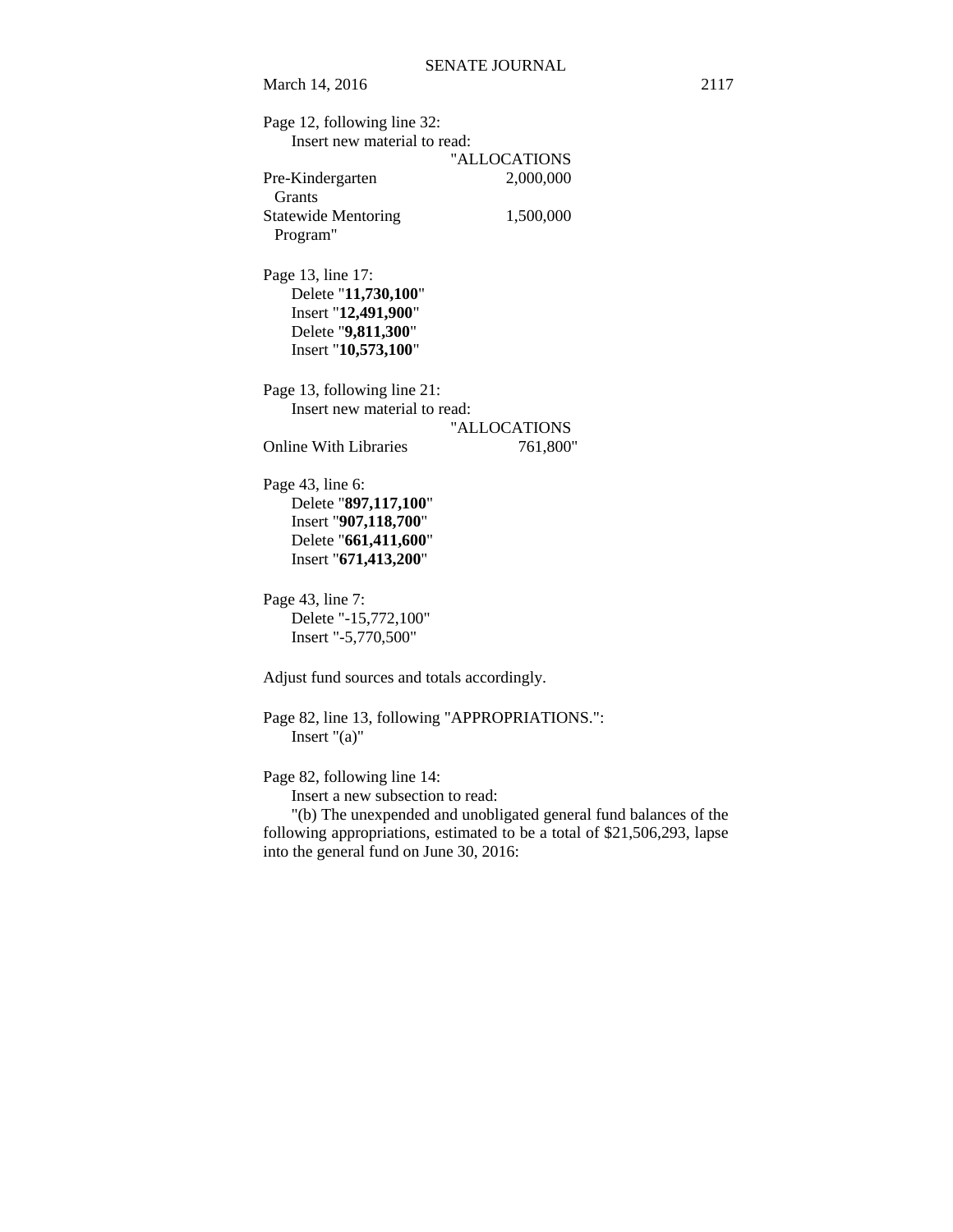(1) sec. 1, ch. 82, SLA 2003, page 44, line 31, and allocated on page 49, lines 24 - 26 (Department of Transportation and Public Facilities, surface transportation program, Knik Arm Crossing environmental impact statement - \$33,600,000);

(2) sec. 7, ch. 43, SLA 2010, page 38, line 11, and allocated on page 38, lines 12 - 14 (Department of Transportation and Public Facilities, roads to resources, Ambler mining district access planning, design and engineering - \$4,000,000);

(3) sec. 1, ch. 5, FSSLA 2011, page 101, line 25, and allocated on page 101, lines 28 - 29 (Department of Transportation and Public Facilities, roads to resources, Ambler mining district - \$1,250,000);

(4) sec. 1, ch. 17, SLA 2012, page 133, line 28, and allocated on page 133, lines 29 - 30 (Department of Transportation and Public Facilities, roads to resources, Ambler mining district - \$4,000,000);

(5) sec. 1, ch. 16, SLA 2013, page 3, lines 28 - 31 (Department of Commerce, Community, and Economic Development, Alaska Industrial Development and Export Authority, Ambler mining district access - \$8,500,000);

(6) sec. 4, ch. 16, SLA 2013, page 105, lines 20 - 24 (Department of Commerce, Community, and Economic Development, Alaska Energy Authority, energy generation projects, Susitna-Watana hydroelectric project - \$95,200,000);

(7) sec. 1, ch. 18, SLA 2014, page 3, lines 16 - 18 (Department of Commerce, Community, and Economic Development, Alaska Industrial Development and Export Authority, Ambler mining district access project - \$8,500,000);

(8) sec. 1, ch. 18, SLA 2014, page 63, line 4, and allocated on page 63, lines 12 - 13 (Department of Transportation and Public Facilities, economic development, Knik Arm bridge project development - \$55,000,000);

(9) sec. 4, ch. 18, SLA 2014, page 87, lines 10 - 11 (Department of Commerce, Community, and Economic Development, Alaska Energy Authority, Susitna-Watana hydroelectric project - \$20,000,000)."

Page 82, line 25:

Delete "Sections 27(b), 27(d), 31, 34(a), and 34(c)" Insert "Sections 27(b), 27(d), 31, 33(b), 34(a), and 34(c)"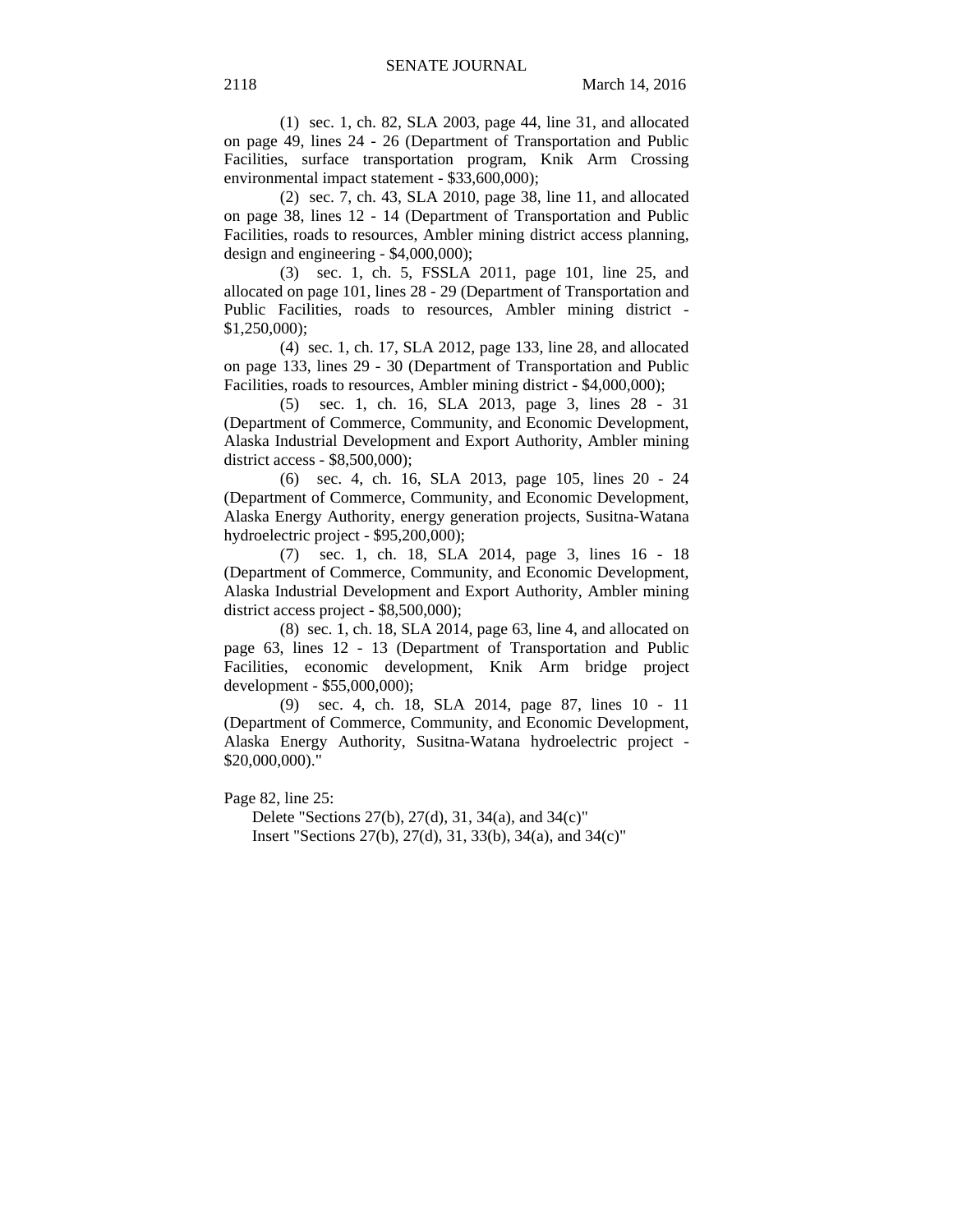March 14, 2016 2119

Senator Gardner moved for the adoption of Amendment No. 1. Senator Coghill objected.

The question being: "Shall Amendment No. 1 be adopted?" The roll was taken with the following result:

SCS CSHB 256(FIN) Second Reading Amendment No. 1?

## **YEAS: 4 NAYS: 16 EXCUSED: 0 ABSENT: 0**

Yeas: Egan, Ellis, Gardner, Wielechowski

Nays: Bishop, Coghill, Costello, Dunleavy, Giessel, Hoffman, Huggins, Kelly, MacKinnon, McGuire, Meyer, Micciche, Olson, Stedman, Stevens, Stoltze

and so, Amendment No. 1 failed.

Senators Gardner, Egan, Ellis, Wielechowski offered Amendment No. 2:

Page 1, line 2, following "**funds;**": Insert "**lapsing appropriations;**"

Page 4, line 25: Delete "**879,500**" Insert "**3,560,500**" Delete "**779,500**" Insert "**3,460,500**"

Page 4, following line 25: Insert new material to read: "ALLOCATIONS

Public Broadcasting - 2,681,000 Radio"

Page 9, line 11: Delete "**249,201,700**" Insert "**249,551,700**" Delete "**228,477,700**"

Insert "**228,827,700**"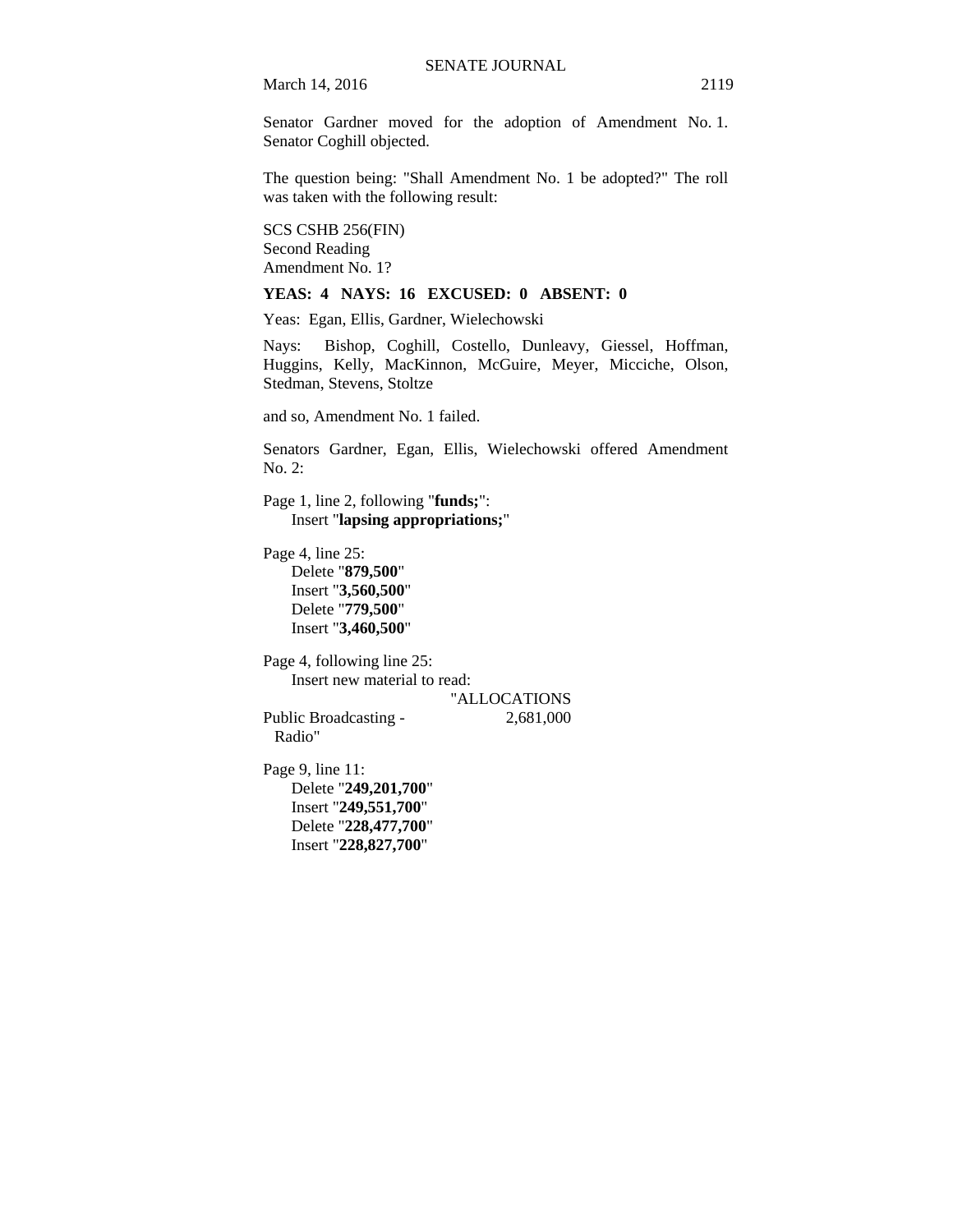Page 9, line 21: Delete "12,280,500" Insert "12,630,500"

Page 26, line 24: Delete "**11,905,700**" in both places Insert "**11,466,100**" in both places

Page 26, lines 26 - 27: Delete all material.

Page 34, line 31: Delete "**15,272,300**" Insert "**15,772,300**" Delete "**10,771,200**" Insert "**11,271,200**"

Page 34, line 33: Delete "15,272,300" Insert "15,772,300"

Page 45, line 3: Delete "**29,533,800**" Insert "**25,533,800**" Delete "**29,488,800**" Insert "**25,488,800**"

Page 45, line 11: Delete "5,699,600" Insert "1,699,600"

Adjust fund sources and totals accordingly.

Page 82, line 13, following "APPROPRIATIONS.": Insert "(a)"

Page 82, following line 14:

Insert new subsections to read:

"(b) The unexpended and unobligated general fund balances of the following appropriations, estimated to be a total of \$11,029,074, lapse into the general fund on June 30, 2016: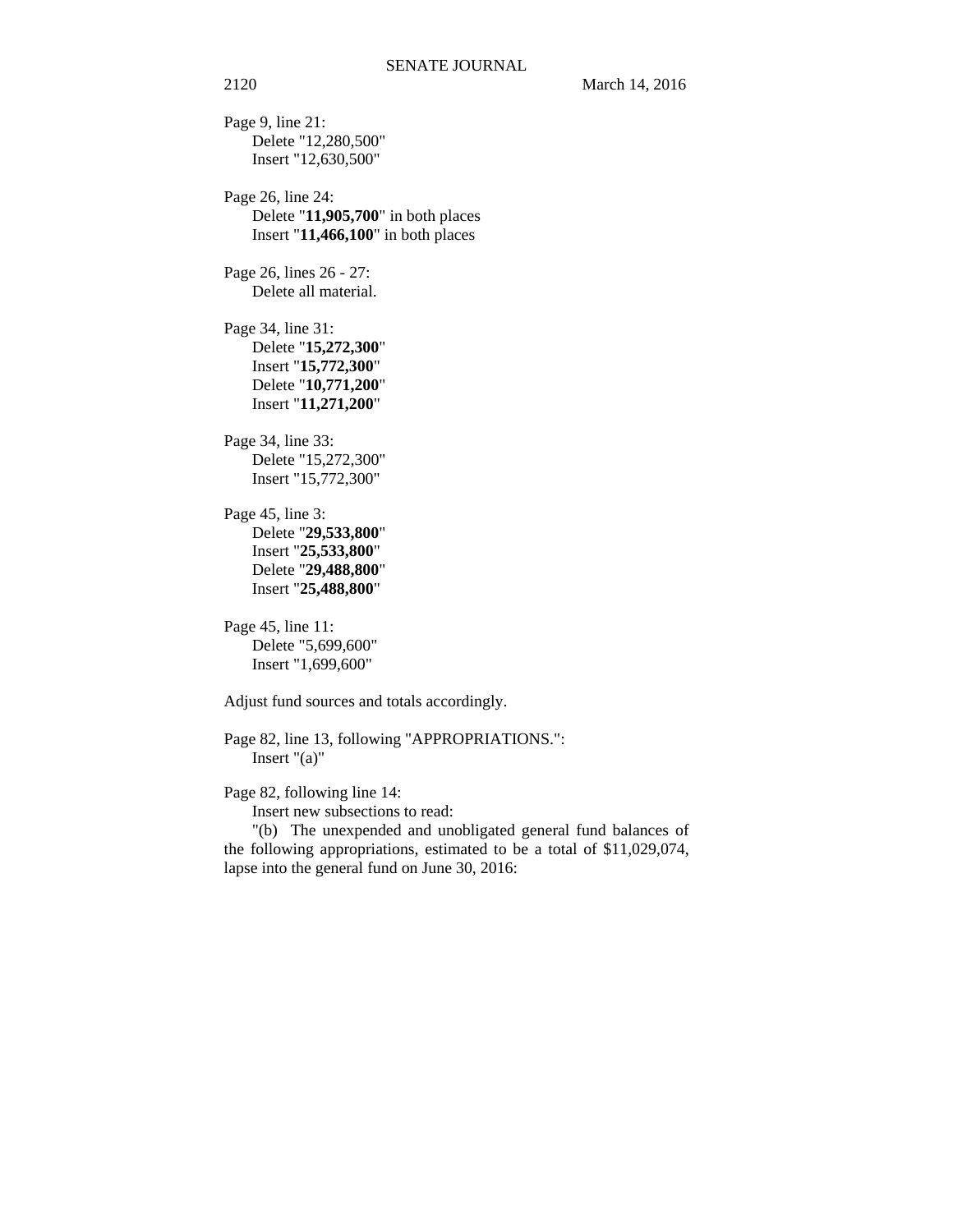(1) sec. 10, ch. 43, SLA 2010, page 99, lines 24 - 26 (Matanuska-Susitna Borough, Port MacKenzie expansion - \$750,000);

(2) sec. 10, ch. 43, SLA 2010, page 99, lines 27 - 31 (Matanuska-Susitna Borough, rail extension to Port MacKenzie from the Alaska Railroad main line - \$35,000,000);

(3) sec. 1, ch. 5, FSSLA 2011, page 37, lines 28 - 30 (Matanuska-Susitna Borough, Port MacKenzie rail extension - \$30,000,000);

(4) sec. 1, ch. 17, SLA 2012, page 32, lines 28 - 30 (Matanuska-Susitna Borough, Port MacKenzie rail extension - \$23,500,000);

(5) sec. 1, ch. 16, SLA 2013, page 21, lines 10 - 12 (Matanuska-Susitna Borough, rail extension to Port MacKenzie - \$25,000,000);

(6) sec. 1, ch. 18, SLA 2014, page 14, lines 3 - 4 (Matanuska-Susitna Borough, rail extension to Port MacKenzie - \$13,000,000).

(c) The unexpended and unobligated general fund balances of the following appropriations, estimated to be a total of \$2,313,287, lapse into the general fund on June 30, 2016:

(1) sec. 2(a), ch. 50, SLA 1997 (Alaska Aerospace Development Corporation, Kodiak Launch Complex - \$5,000,000);

(2) sec. 2(b), ch. 50, SLA 1997 (Alaska Aerospace Development Corporation, Kodiak Launch Complex - \$23,000,000);

(3) sec. 9(a), ch. 2, FSSLA 1999 (Alaska Aerospace Development Corporation, Kodiak Launch Complex);

(4) sec. 1, ch. 82, SLA 2003, page 3, lines 15 - 16 (Department of Community and Economic Development, Kodiak launch site infrastructure - \$38,000,000);

(5) sec. 1, ch. 3, FSSLA 2005, page 3, lines 27 - 28 (Department of Commerce, Community, and Economic Development, Kodiak launch site infrastructure - \$36,000,000);

(6) sec. 1, ch. 82, SLA 2006, page 3, lines 30 - 31 (Department of Commerce, Community, and Economic Development, Kodiak Launch Complex infrastructure - \$15,000,000);

(7) sec. 4, ch. 30, SLA 2007, page 84, lines 31 - 32 (Department of Commerce, Community, and Economic Development, Kodiak Launch Complex infrastructure - \$15,000,000);

(8) sec. 13, ch. 29, SLA 2008, page 88, lines 9 - 10 (Department of Commerce, Community, and Economic Development, Kodiak Launch Complex infrastructure - \$17,500,000);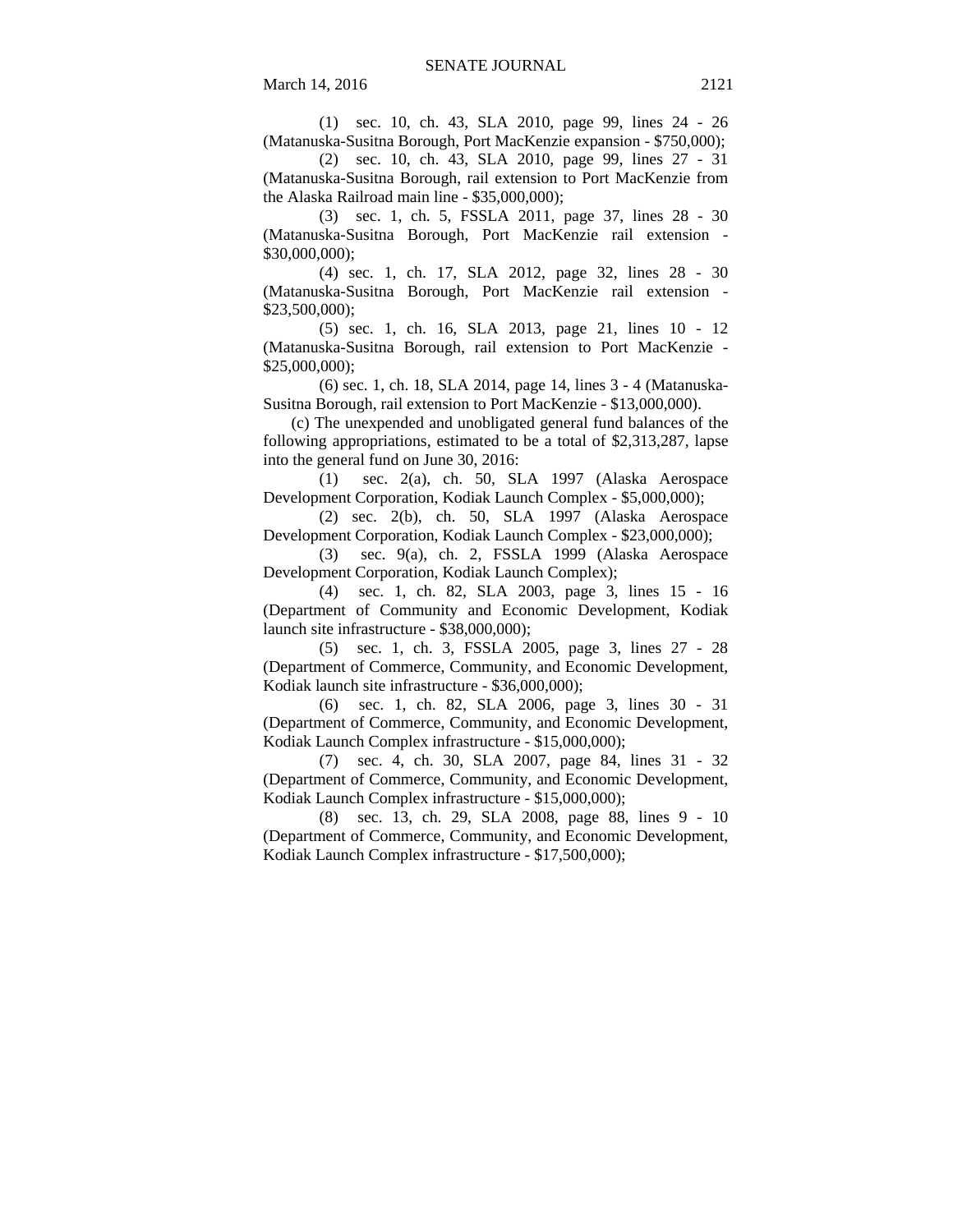(9) sec. 1, ch. 15, SLA 2009, page 3, lines 9 -10 (Department of Commerce, Community, and Economic Development, Kodiak Launch Complex infrastructure - \$17,500,000);

(10) sec. 7, ch. 43, SLA 2010, page 19, lines 9 - 12 (Department of Commerce, Community, and Economic Development, Alaska Aerospace Corporation, Kodiak Launch Complex sustainability - \$4,000,000);

(11) sec 31, ch. 5, FSSLA 2011 (Department of Military and Veterans' Affairs, sustained maintenance and operations of the Alaska Aerospace Corporation and the Kodiak Launch Complex - \$4,000,000)."

Page 82, line 25:

Delete "Sections 27(b), 27(d), 31, 34(a), and 34(c)" Insert "Sections 27(b), 27(d), 31, 33(b), 33(c), 34(a), and 34(c)"

Senator Gardner moved for the adoption of Amendment No. 2. Senator MacKinnon objected.

The question being: "Shall Amendment No. 2 be adopted?" The roll was taken with the following result:

SCS CSHB 256(FIN) Second Reading Amendment No. 2?

### **YEAS: 4 NAYS: 16 EXCUSED: 0 ABSENT: 0**

Yeas: Egan, Ellis, Gardner, Wielechowski

Nays: Bishop, Coghill, Costello, Dunleavy, Giessel, Hoffman, Huggins, Kelly, MacKinnon, McGuire, Meyer, Micciche, Olson, Stedman, Stevens, Stoltze

and so, Amendment No. 2 failed.

Senators Ellis, Egan, Gardner, Wielechowski offered Amendment No. 3:

Page 22, line 9: Delete "**298,480,500**" Insert "**312,792,700**" Delete "**147,805,100**" Insert "**162,117,300**"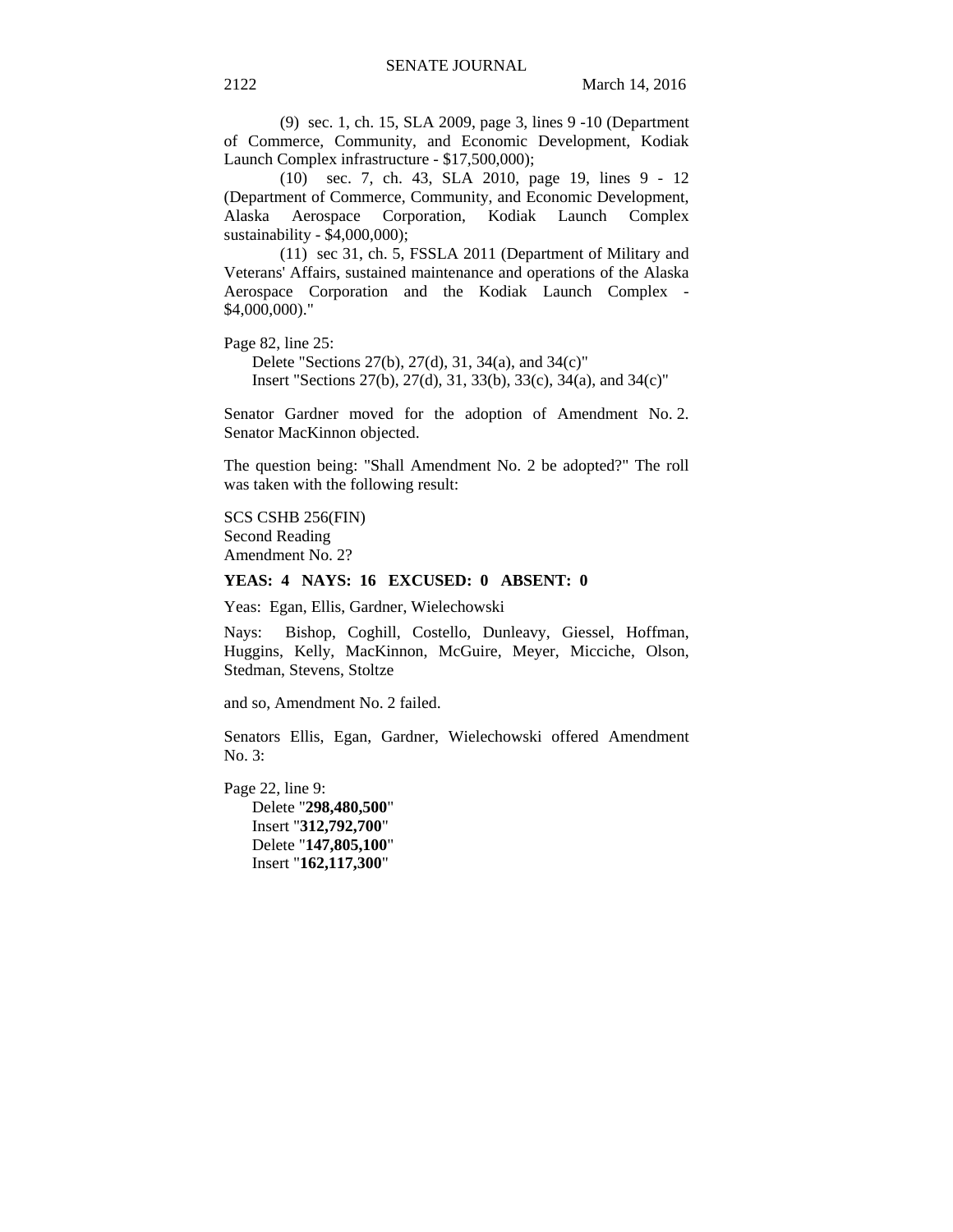March 14, 2016 2123

Page 22, line 19: Delete "14,891,400" Insert "20,029,300"

Page 22, line 23: Delete "14,183,600" Insert "23,357,900"

Adjust fund sources and totals accordingly.

Page 59, following line 24:

Insert new subsections to read:

"(f) It is the intent of the legislature that, notwithstanding AS 43.55.024, the Department of Revenue not pay a producer a tax credit in the amount specified in this subsection for each barrel of oil taxable under AS 43.55.011(e) that does not meet any of the criteria in AS 43.55.160(f) or (g) and that is produced during a calendar year after December 31, 2013, from a lease or property within a unit or nonunitized reservoir that has cumulatively produced 400,000,000 barrels of oil by the close of the most recent calendar year and from which the average daily production of oil from the unit or nonunitized reservoir during the most recent calendar year exceeded 20,000 barrels. The amount of the tax credit for a barrel of taxable oil subject to this subsection produced during a month of the calendar year is

(1) \$8 for each barrel of taxable oil if the average gross value at the point of production for the month is less than \$80 a barrel;

(2) \$7 for each barrel of taxable oil if the average gross value at the point of production for the month is greater than or equal to \$80 a barrel, but less than \$90 a barrel;

(3) \$6 for each barrel of taxable oil if the average gross value at the point of production for the month is greater than or equal to \$90 a barrel, but less than \$100 a barrel;

(4) \$5 for each barrel of taxable oil if the average gross value at the point of production for the month is greater than or equal to \$100 a barrel, but less than \$110 a barrel;

(5) \$4 for each barrel of taxable oil if the average gross value at the point of production for the month is greater than or equal to \$110 a barrel, but less than \$120 a barrel;

(6) \$3 for each barrel of taxable oil if the average gross value at the point of production for the month is greater than or equal to \$120 a barrel, but less than \$130 a barrel;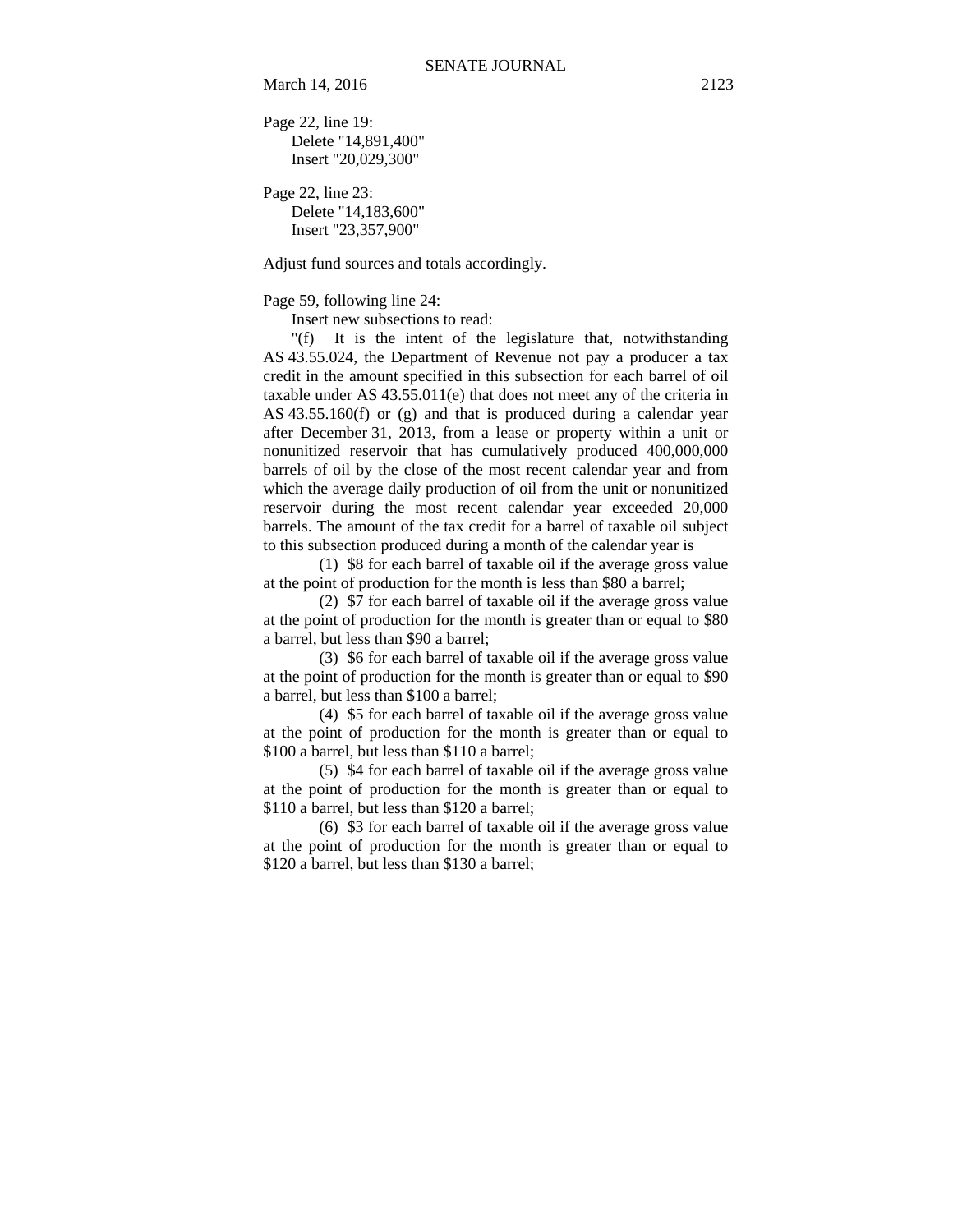(7) \$2 for each barrel of taxable oil if the average gross value at the point of production for the month is greater than or equal to \$130 a barrel, but less than \$140 a barrel;

(8) \$1 for each barrel of taxable oil if the average gross value at the point of production for the month is greater than or equal to \$140 a barrel, but less than \$150 a barrel.

(g) It is the intent of the legislature to limit the eligibility of the refinery tax credit provided under AS 43.20.053 to in-state refineries that are headquartered in the state and are at least 51 percent owned by state residents."

Page 74, line 28: Delete "\$73,425,000" Insert "\$63,425,000"

Senator Ellis moved for the adoption of Amendment No. 3. Senator Kelly objected.

The question being: "Shall Amendment No. 3 be adopted?" The roll was taken with the following result:

SCS CSHB 256(FIN) Second Reading Amendment No. 3?

### **YEAS: 4 NAYS: 16 EXCUSED: 0 ABSENT: 0**

Yeas: Egan, Ellis, Gardner, Wielechowski

Nays: Bishop, Coghill, Costello, Dunleavy, Giessel, Hoffman, Huggins, Kelly, MacKinnon, McGuire, Meyer, Micciche, Olson, Stedman, Stevens, Stoltze

and so, Amendment No. 3 failed.

Senators Egan, Ellis, Gardner, Wielechowski offered Amendment No. 4:

Page 42, line 16: Delete "**140,364,000**" Insert "**142,214,400**" Delete "**138,530,600**" Insert "**140,381,000**"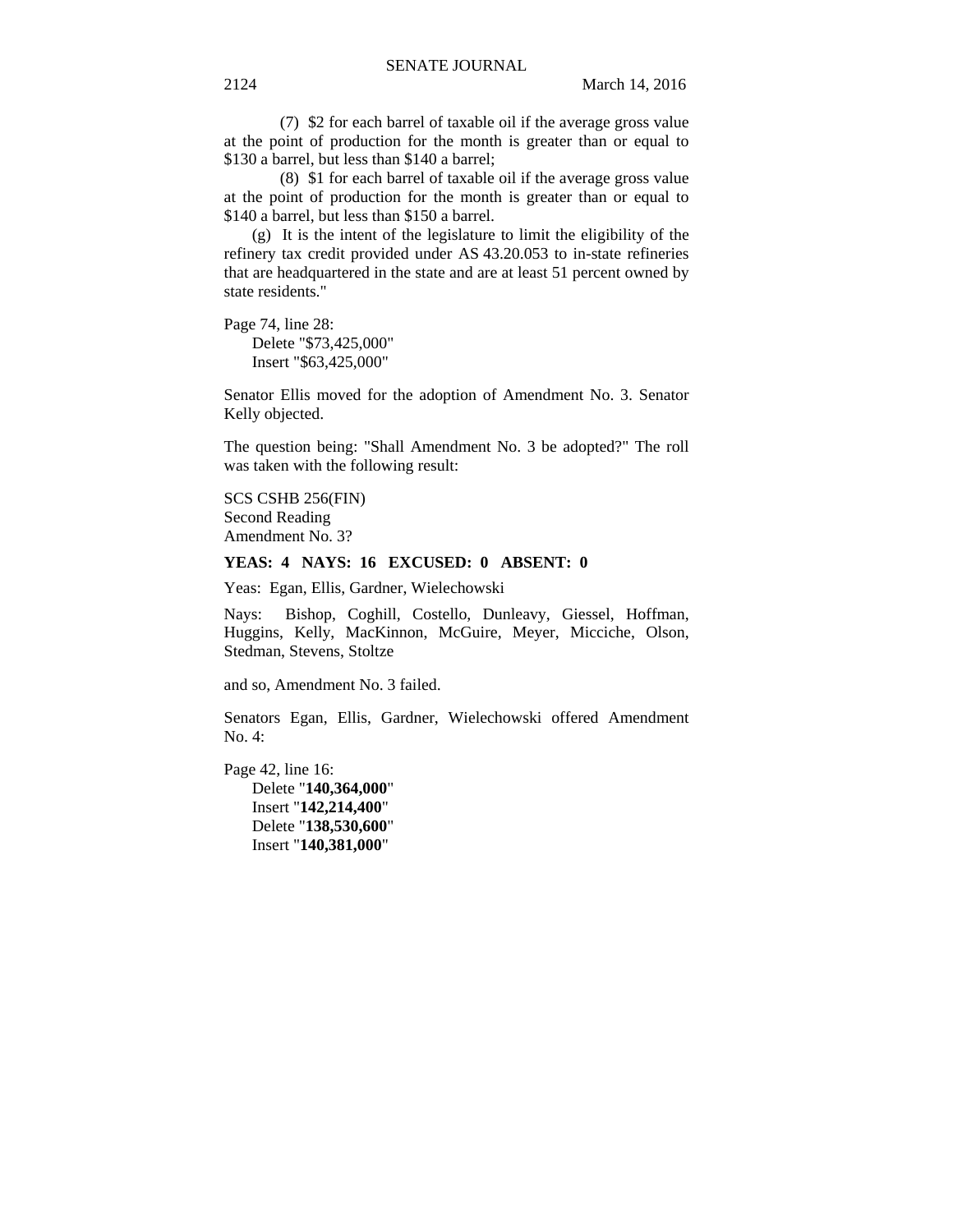March 14, 2016 2125

Page 42, lines 22 - 26: Delete all material.

Page 42, line 27: Delete "20,706,100" Insert "22,556,500"

Page 53, line 7: Delete "214,729,200" Insert "220,729,200"

Page 53, line 13: Delete "57,628,800" Insert "51,628,800"

Adjust fund sources and totals accordingly.

Page 79, following line 3:

Insert a new subsection to read:

 "(*l*) The sum of \$6,000,000 is appropriated from the general fund to the community revenue sharing fund (AS 29.60.850)."

Page 82, line 12, following "**Sec. 32.**":

 Insert "(a) The unexpended and unobligated balance, estimated to be \$18,852,256, of the appropriation made in sec. 1, ch. 16, SLA 2013, page 12, lines 20 - 25 (Anchorage, U-Med district northern access - \$20,000,000) is repealed.

(b)"

Senator Egan moved for the adoption of Amendment No. 4. Senator MacKinnon objected.

Senator Stevens moved to divide the question, then moved and asked unanimous consent to withdraw his motion. There being no objection, the motion was withdrawn.

The question being: "Shall Amendment No. 4 be adopted?" The roll was taken with the following result: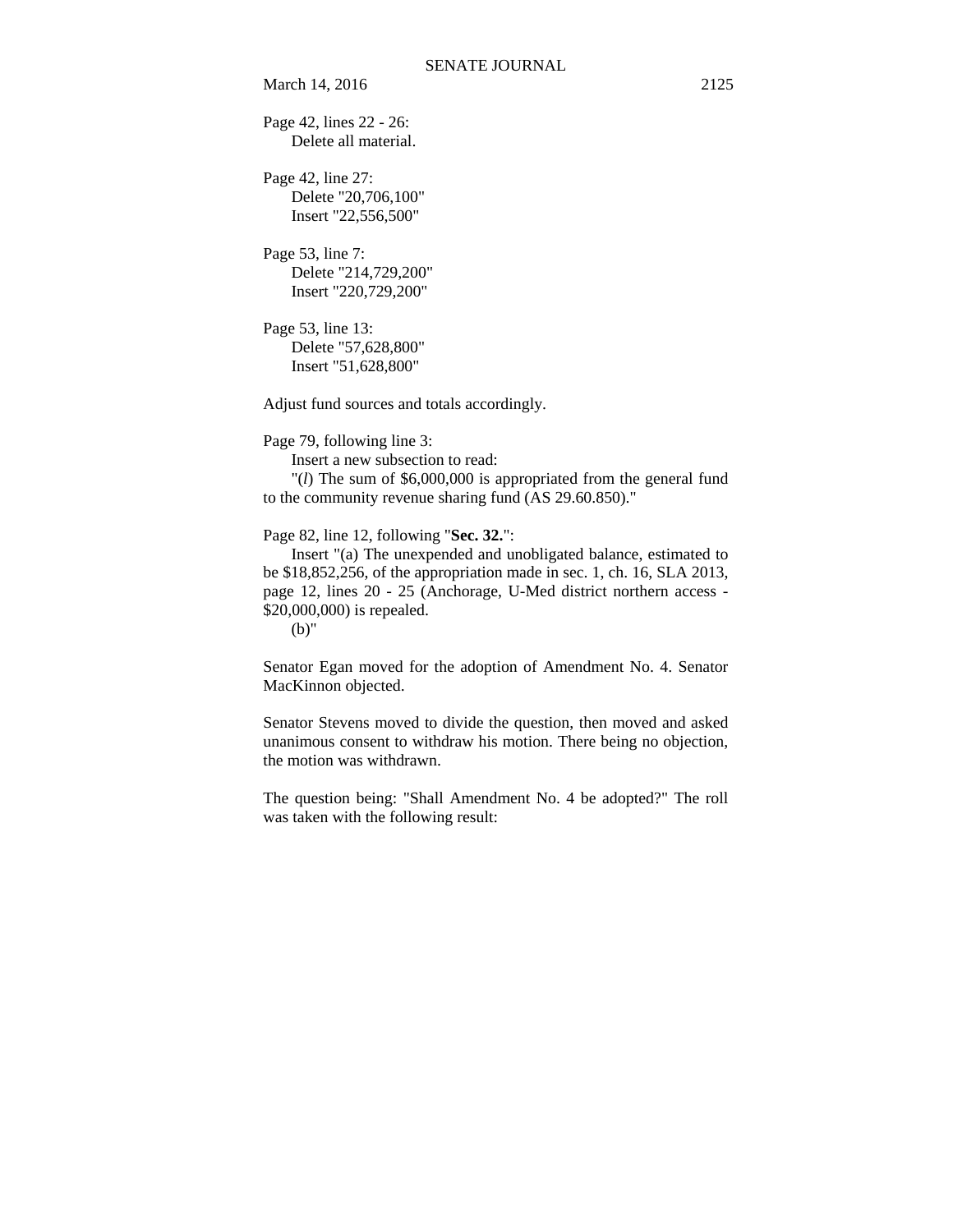SCS CSHB 256(FIN) Second Reading Amendment No. 4?

#### **YEAS: 6 NAYS: 13 EXCUSED: 0 ABSENT: 1**

Yeas: Egan, Ellis, Gardner, Stedman, Stevens, Wielechowski

Nays: Bishop, Coghill, Costello, Dunleavy, Giessel, Hoffman, Huggins, Kelly, MacKinnon, McGuire, Meyer, Micciche, Stoltze

Absent: Olson

and so, Amendment No. 4 failed.

#### **Recess**

Senator Coghill moved and asked unanimous consent that the Senate stand in recess to 1:30 p.m. Without objection, the Senate recessed at 12:44 p.m.

#### **After Recess**

The Senate reconvened at 1:36 p.m.

#### **Consideration of the Calendar (continued)**

#### **HB 256**

Senators Wielechowski, Egan, Ellis, Gardner offered Amendment No. 5:

Page 1, line 2, following "**funds;**": Insert "**lapsing appropriations;**"

Page 59, following line 10:

Insert a new subsection to read:

"(c) It is the intent of the legislature that Legislative Council not expend money on the appeal of the Superior Court decision in Alaska Legislative Council v. Governor Bill Walker, et al., Superior Court Case No. 3AN-15-09208 CI (March 1, 2016)."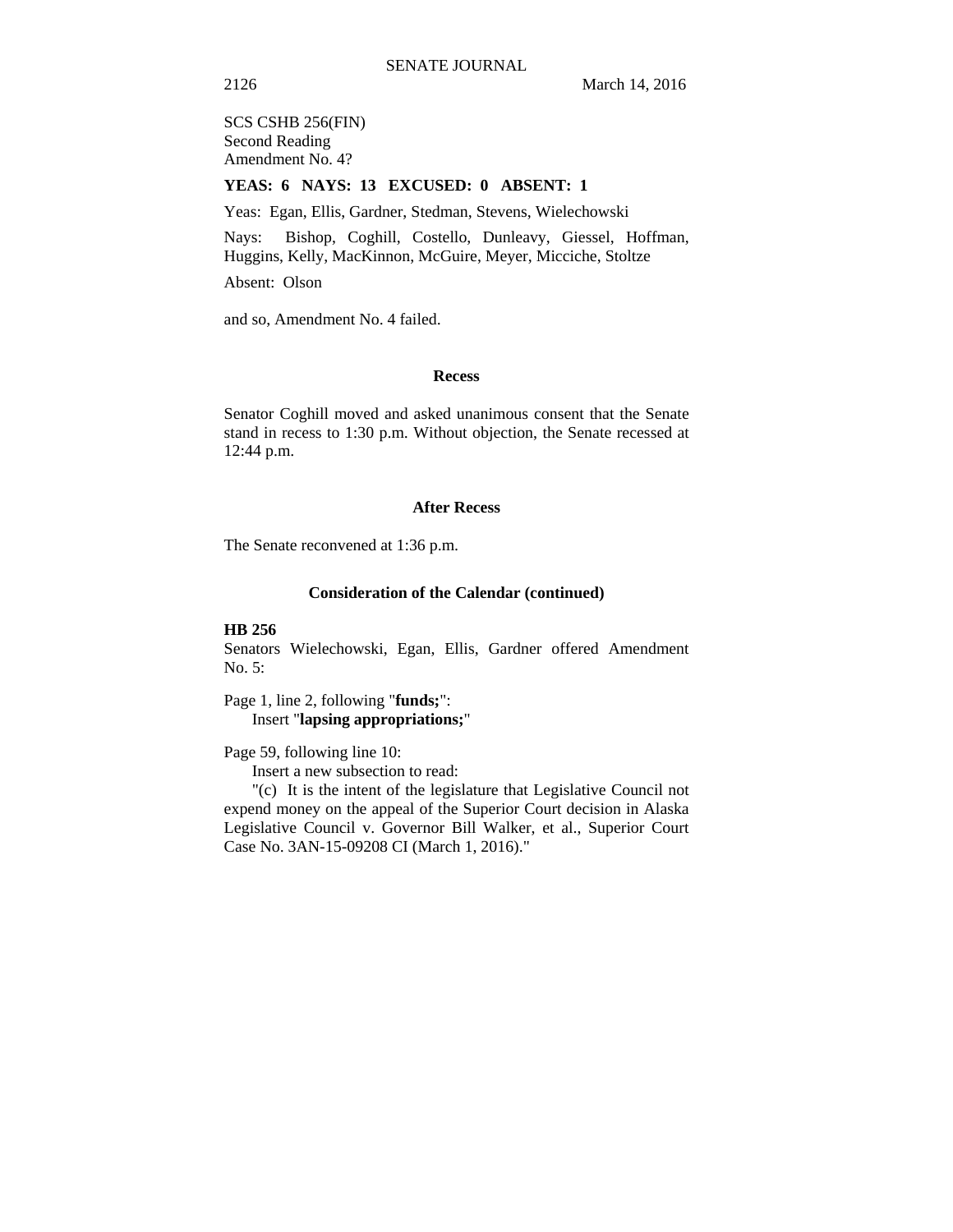Reletter the following subsections accordingly.

## Page 82, line 13, following "APPROPRIATIONS.": Insert "(a)"

Page 82, following line 14:

Insert a new subsection to read:

"(b) The unexpended balance, estimated to be \$150,000, of that portion of the appropriation made in sec. 1, ch. 23, SLA 2015, page 42, line 28, and allocated on page 42, line 31 (Alaska Legislature, Legislative Council, council and subcommittees - \$1,014,300) that was directed to the Medicaid expansion litigation, filed in Alaska Legislative Council v. Governor Bill Walker, et al., Superior Court Case No. 3AN-15-09208 CI and Alaska Legislative Council v. Governor Bill Walker, et al., Supreme Court No. S-16059, lapses into the general fund on June 30, 2016."

Page 82, line 25:

Delete "Sections 27(b), 27(d), 31, 34(a), and 34(c)" Insert "Sections 27(b), 27(d), 31, 33(b), 34(a), and 34(c)"

Senator Wielechowski moved for the adoption of Amendment No. 5.

Senator Coghill moved that Amendment No. 5 be tabled.

The question being: "Shall Amendment No. 5 be tabled?" The roll was taken with the following result:

Lay on the Table?

#### **YEAS: 16 NAYS: 4 EXCUSED: 0 ABSENT: 0**

Yeas: Bishop, Coghill, Costello, Dunleavy, Giessel, Hoffman, Huggins, Kelly, MacKinnon, McGuire, Meyer, Micciche, Olson, Stedman, Stevens, Stoltze

Nays: Egan, Ellis, Gardner, Wielechowski

and so, Amendment No. 5 was tabled.

Senators Wielechowski, Egan, Ellis, Gardner offered Amendment No. 6: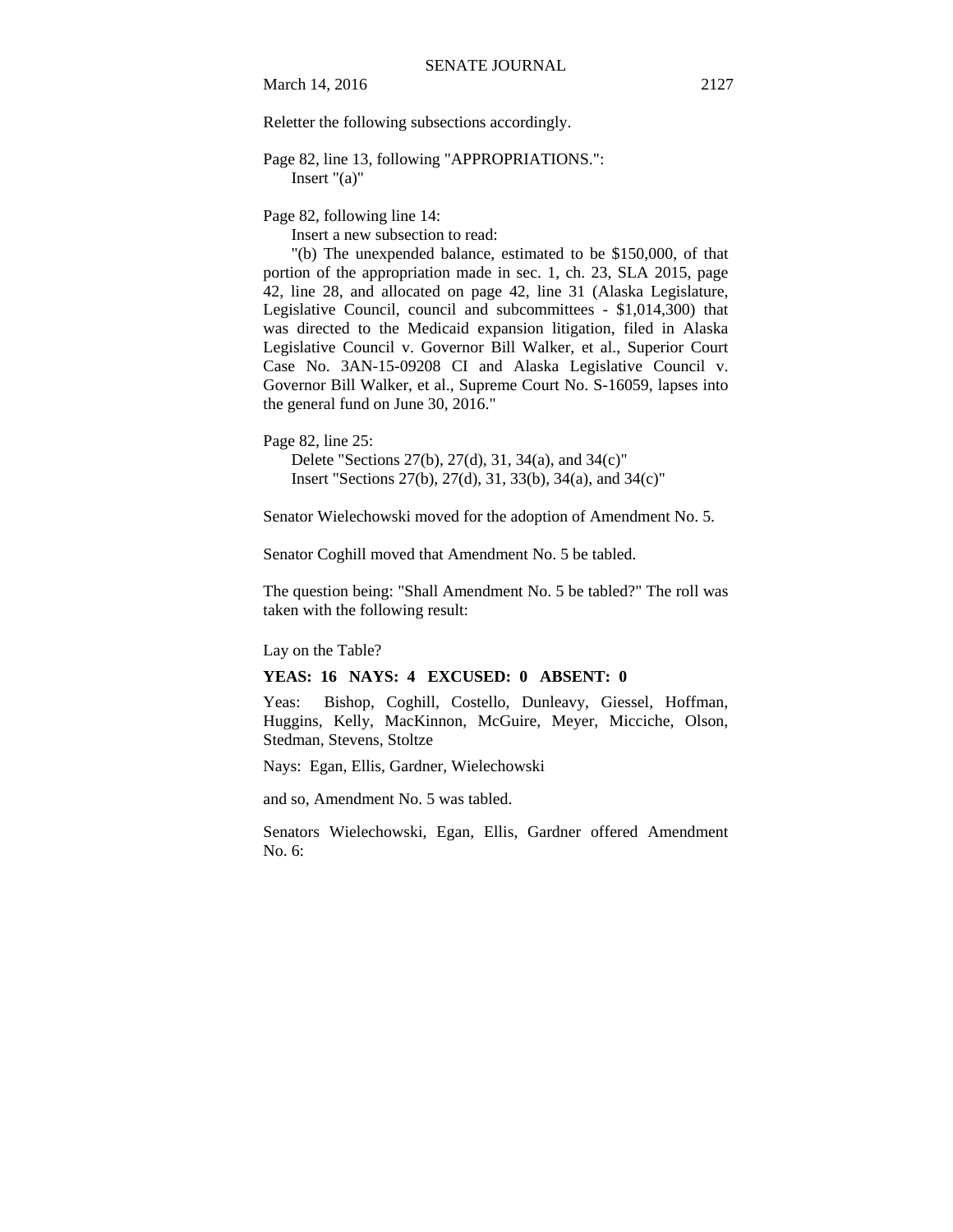Page 61, following line 23:

Insert a new subsection to read:

"(c) After money is transferred to the dividend fund under (b) of this section, the amount calculated under AS 37.13.145(c) to offset the effect of inflation on the principal of the Alaska permanent fund during the fiscal year ending June 30, 2017, estimated to be \$896,000,000, is appropriated from the earnings reserve account (AS 37.13.145) to the principal of the Alaska permanent fund."

Reletter the following subsection accordingly.

Page 82, line 12: Delete all material and insert:

"**\* Sec. 32.** Section 11(a), ch. 23, SLA 2015, is repealed."

Senator Wielechowski moved for the adoption of Amendment No. 6. Senator MacKinnon objected.

The question being: "Shall Amendment No. 6 be adopted?" The roll was taken with the following result:

SCS CSHB 256(FIN) Second Reading Amendment No. 6?

#### **YEAS: 4 NAYS: 16 EXCUSED: 0 ABSENT: 0**

Yeas: Egan, Ellis, Gardner, Wielechowski

Nays: Bishop, Coghill, Costello, Dunleavy, Giessel, Hoffman, Huggins, Kelly, MacKinnon, McGuire, Meyer, Micciche, Olson, Stedman, Stevens, Stoltze

and so, Amendment No. 6 failed.

Senator Wielechowski moved that Amendment No. 5 be taken from the table.

The question being: "Shall Amendment No. 5 be taken from the table?" The roll was taken with the following result:

Take Amendment No. 5 from Table?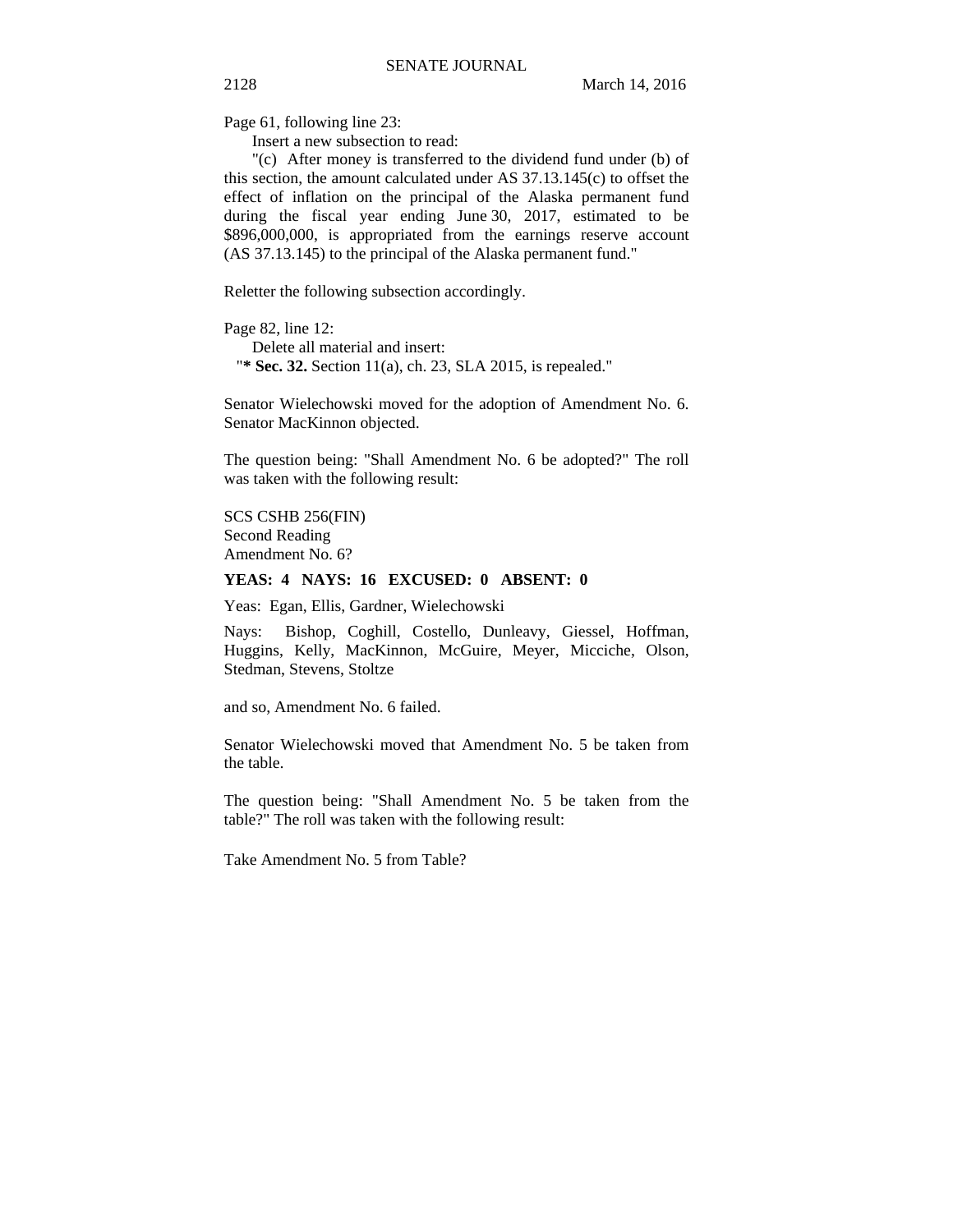March 14, 2016 2129

### **YEAS: 4 NAYS: 16 EXCUSED: 0 ABSENT: 0**

Yeas: Egan, Ellis, Gardner, Wielechowski

Nays: Bishop, Coghill, Costello, Dunleavy, Giessel, Hoffman, Huggins, Kelly, MacKinnon, McGuire, Meyer, Micciche, Olson, Stedman, Stevens, Stoltze

and so, the motion failed.

Senators Gardner, Egan, Ellis, Wielechowski offered Amendment No. 7:

Page 5, line 12: Delete "**830,500**" in both places Insert "**1,030,500**" in both places

Page 5, line 13: Delete "830,500" Insert "1,030,500"

Adjust fund sources and totals accordingly.

Senator Gardner moved for the adoption of Amendment No. 7. Senator MacKinnon objected.

The question being: "Shall Amendment No. 7 be adopted?" The roll was taken with the following result:

SCS CSHB 256(FIN) Second Reading Amendment No. 7?

#### **YEAS: 4 NAYS: 16 EXCUSED: 0 ABSENT: 0**

Yeas: Egan, Ellis, Gardner, Wielechowski

Nays: Bishop, Coghill, Costello, Dunleavy, Giessel, Hoffman, Huggins, Kelly, MacKinnon, McGuire, Meyer, Micciche, Olson, Stedman, Stevens, Stoltze

and so, Amendment No. 7 failed.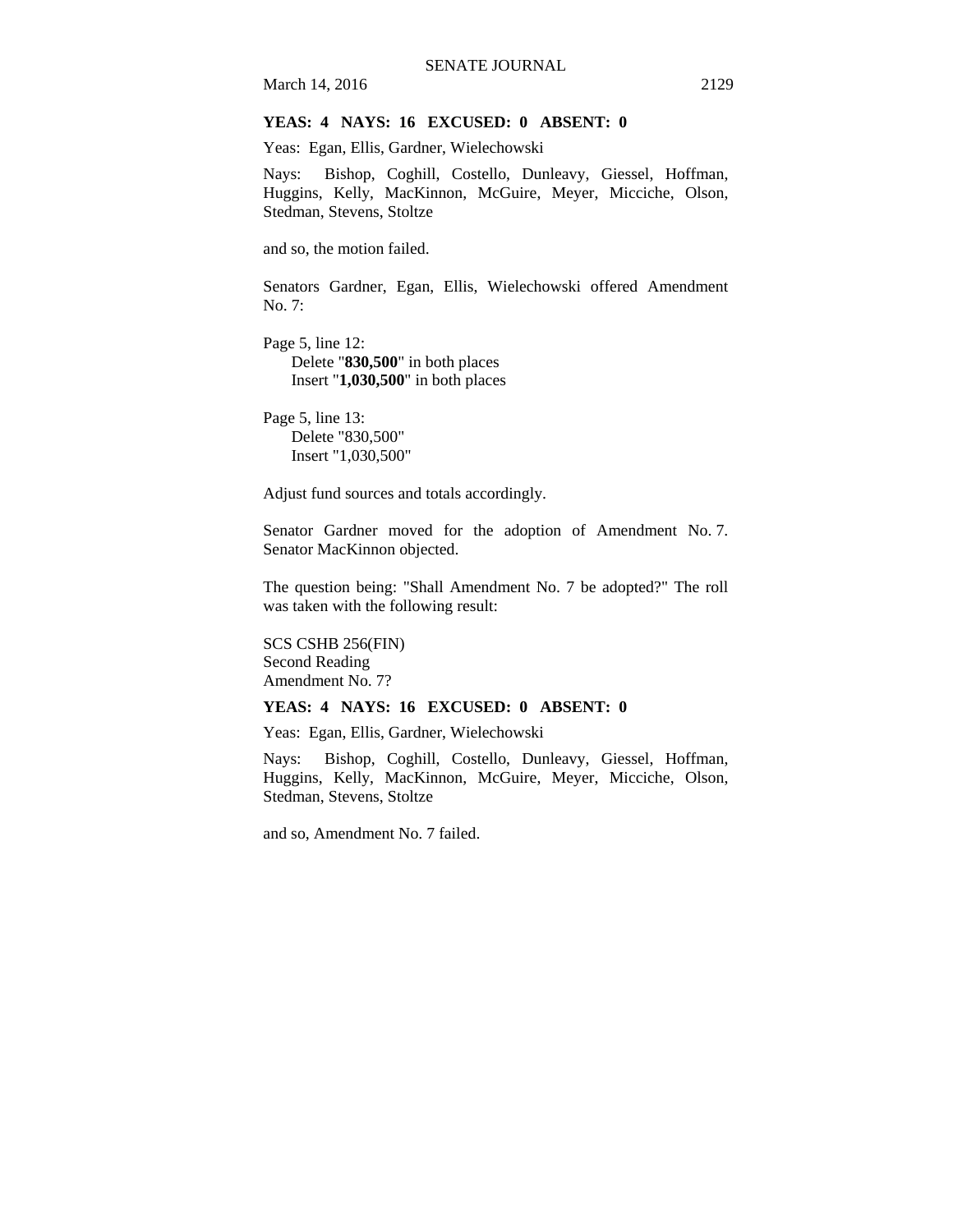Senators Egan, Ellis, Gardner, Wielechowski offered Amendment No.  $8$ .

Page 44, lines 7 - 10: Delete all material.

Adjust fund sources and totals accordingly.

Senator Egan moved for the adoption of Amendment No. 8. Senator MacKinnon objected.

The question being: "Shall Amendment No. 8 be adopted?" The roll was taken with the following result:

SCS CSHB 256(FIN) Second Reading Amendment No. 8?

#### **YEAS: 4 NAYS: 16 EXCUSED: 0 ABSENT: 0**

Yeas: Egan, Ellis, Gardner, Wielechowski

Nays: Bishop, Coghill, Costello, Dunleavy, Giessel, Hoffman, Huggins, Kelly, MacKinnon, McGuire, Meyer, Micciche, Olson, Stedman, Stevens, Stoltze

and so, Amendment No. 8 failed.

SENATE CS FOR CS FOR HOUSE BILL NO. 256(FIN) was automatically in third reading.

Senator MacKinnon moved and asked unanimous consent to abstain from voting due to a conflict of interest. Objections were heard and Senator MacKinnon was required to vote.

The question being: "Shall SENATE CS FOR CS FOR HOUSE BILL NO. 256(FIN) "An Act making appropriations for the operating and loan program expenses of state government and for certain programs; capitalizing funds; amending appropriations; repealing appropriations; making supplemental appropriations; and providing for an effective date" pass the Senate?" The roll was taken with the following result: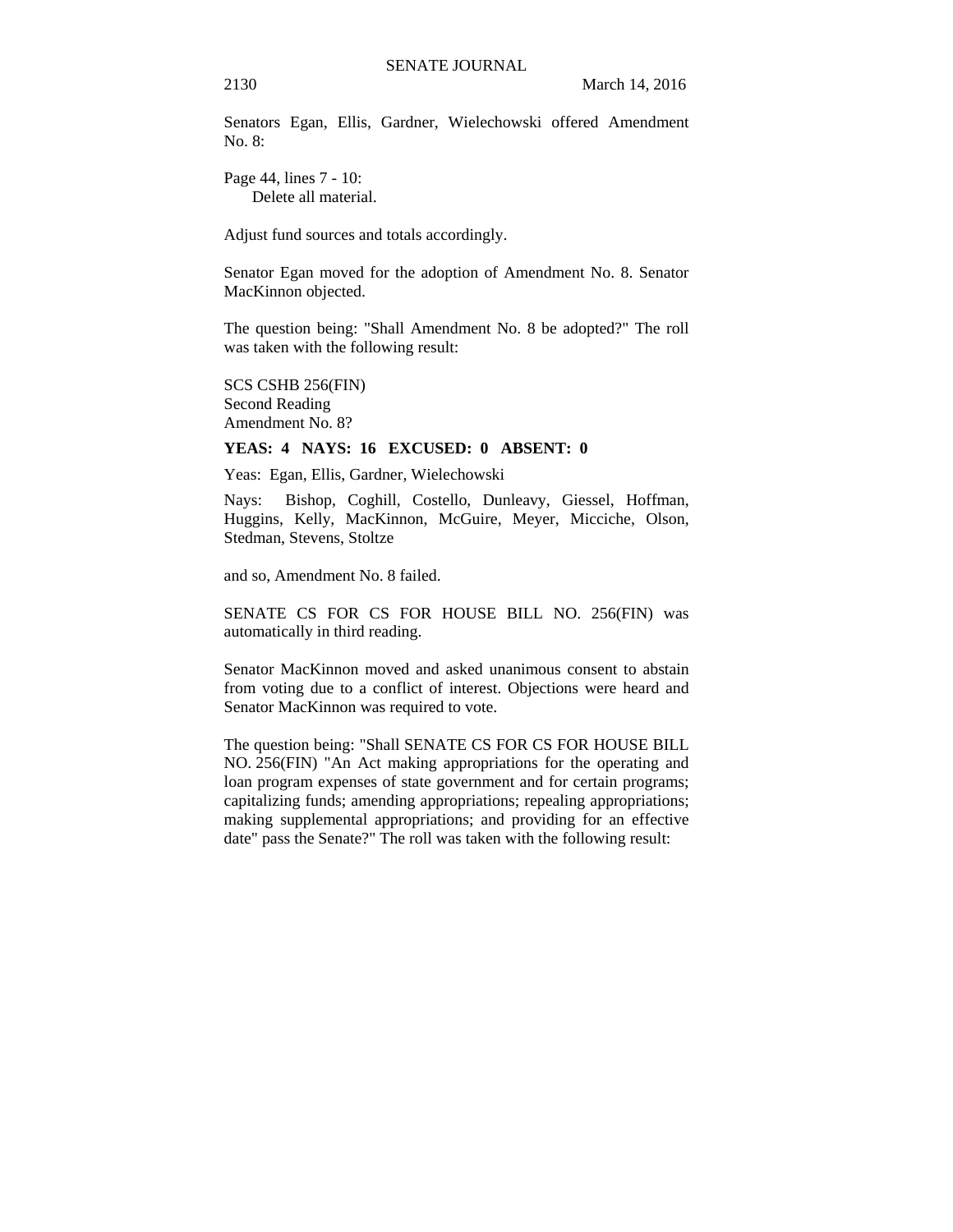March 14, 2016 2131

SCS CSHB 256(FIN) Third Reading - Final Passage Effective Dates

#### **YEAS: 16 NAYS: 4 EXCUSED: 0 ABSENT: 0**

Yeas: Bishop, Coghill, Costello, Dunleavy, Giessel, Hoffman, Huggins, Kelly, MacKinnon, McGuire, Meyer, Micciche, Olson, Stedman, Stevens, Stoltze

Nays: Egan, Ellis, Gardner, Wielechowski

and so, SENATE CS FOR CS FOR HOUSE BILL NO. 256(FIN) passed the Senate.

Senator Coghill moved and asked unanimous consent that the vote on the passage of the bill be considered the vote on the effective date clauses. Without objection, it was so ordered and the bill was referred to the Secretary for engrossment.

#### **HB 257**

SENATE CS FOR CS FOR HOUSE BILL NO. 257(FIN) was read the third time.

The question being: "Shall SENATE CS FOR CS FOR HOUSE BILL NO. 257(FIN) "An Act making appropriations for the operating and capital expenses of the state's integrated comprehensive mental health program; and providing for an effective date" pass the Senate?" The roll was taken with the following result:

SCS CSHB 257(FIN) Third Reading - Final Passage Effective Date

#### **YEAS: 20 NAYS: 0 EXCUSED: 0 ABSENT: 0**

Yeas: Bishop, Coghill, Costello, Dunleavy, Egan, Ellis, Gardner, Giessel, Hoffman, Huggins, Kelly, MacKinnon, McGuire, Meyer, Micciche, Olson, Stedman, Stevens, Stoltze, Wielechowski

and so, SENATE CS FOR CS FOR HOUSE BILL NO. 257(FIN) passed the Senate.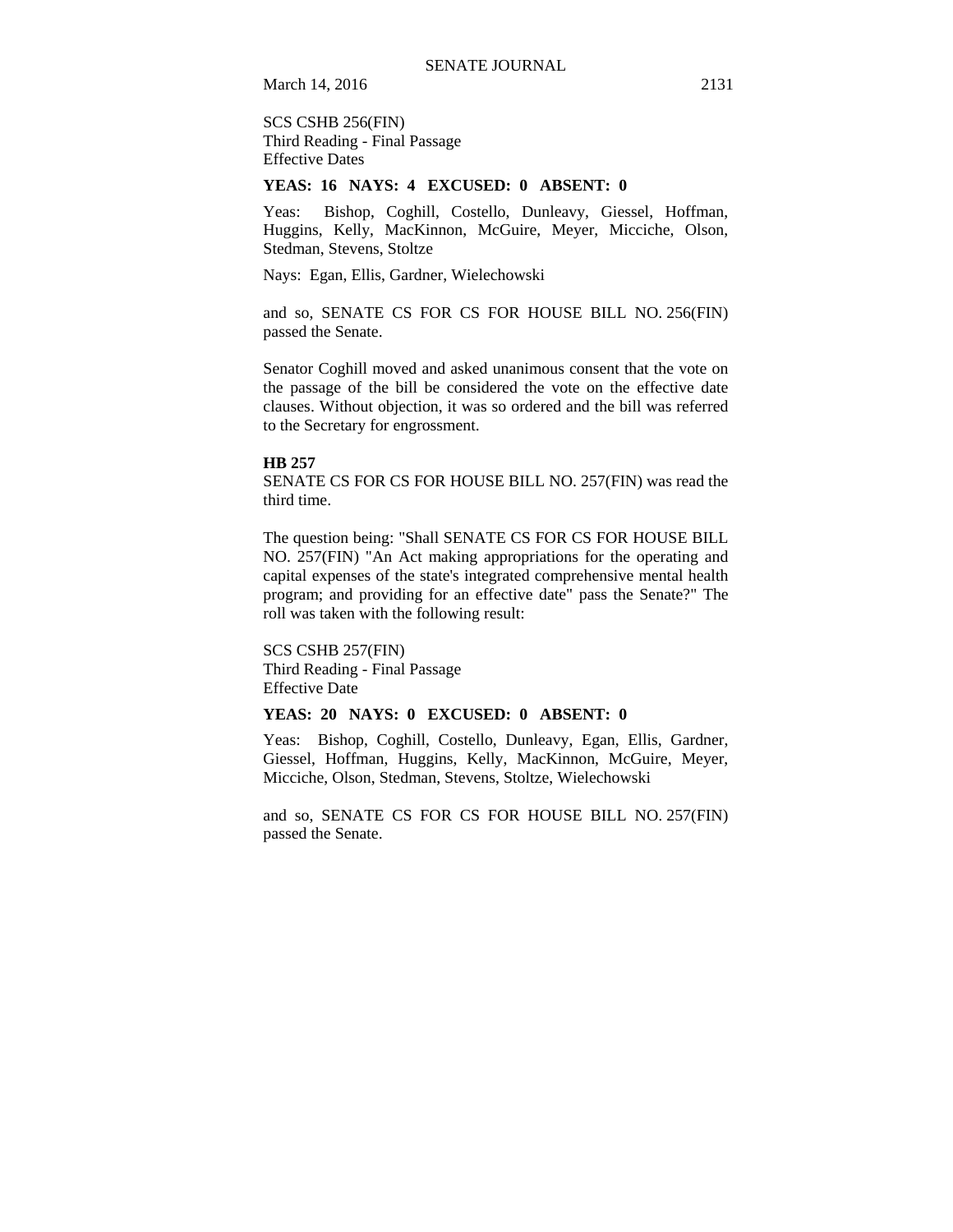Senator Coghill moved and asked unanimous consent that the vote on the passage of the bill be considered the vote on the effective date clause. Without objection, it was so ordered and the bill was referred to the Secretary for engrossment.

## **SCR 21**

Senator Coghill moved and asked unanimous consent to take up SENATE CONCURRENT RESOLUTION NO. 21 which had been held on the Secretary's desk (page 2103). Without objection, the resolution was before the Senate on final passage.

The question being: "Shall SENATE CONCURRENT RESOLUTION NO. 21 Suspending Rules 24(c), 35, 41(b), and 42(e), Uniform Rules of the Alaska State Legislature, concerning House Bill No. 257, making appropriations for the operating and capital expenses of the state's integrated comprehensive mental health program; and making supplemental appropriations, pass the Senate?" The roll was taken with the following result:

SCR 21 Final Passage

#### **YEAS: 20 NAYS: 0 EXCUSED: 0 ABSENT: 0**

Yeas: Bishop, Coghill, Costello, Dunleavy, Egan, Ellis, Gardner, Giessel, Hoffman, Huggins, Kelly, MacKinnon, McGuire, Meyer, Micciche, Olson, Stedman, Stevens, Stoltze, Wielechowski

and so, SENATE CONCURRENT RESOLUTION NO. 21 passed the Senate and was referred to the Secretary for engrossment.

#### **Citations**

Honoring - Surgical Services Flight 673D Medical Group Representative(s) LeDoux Senator(s) Wielechowski, Meyer, Bishop, Coghill, Costello, Dunleavy, Egan, Ellis, Gardner, Giessel, Hoffman, Huggins, Kelly, MacKinnon, McGuire, Micciche, Olson, Stedman, Stevens, Stoltze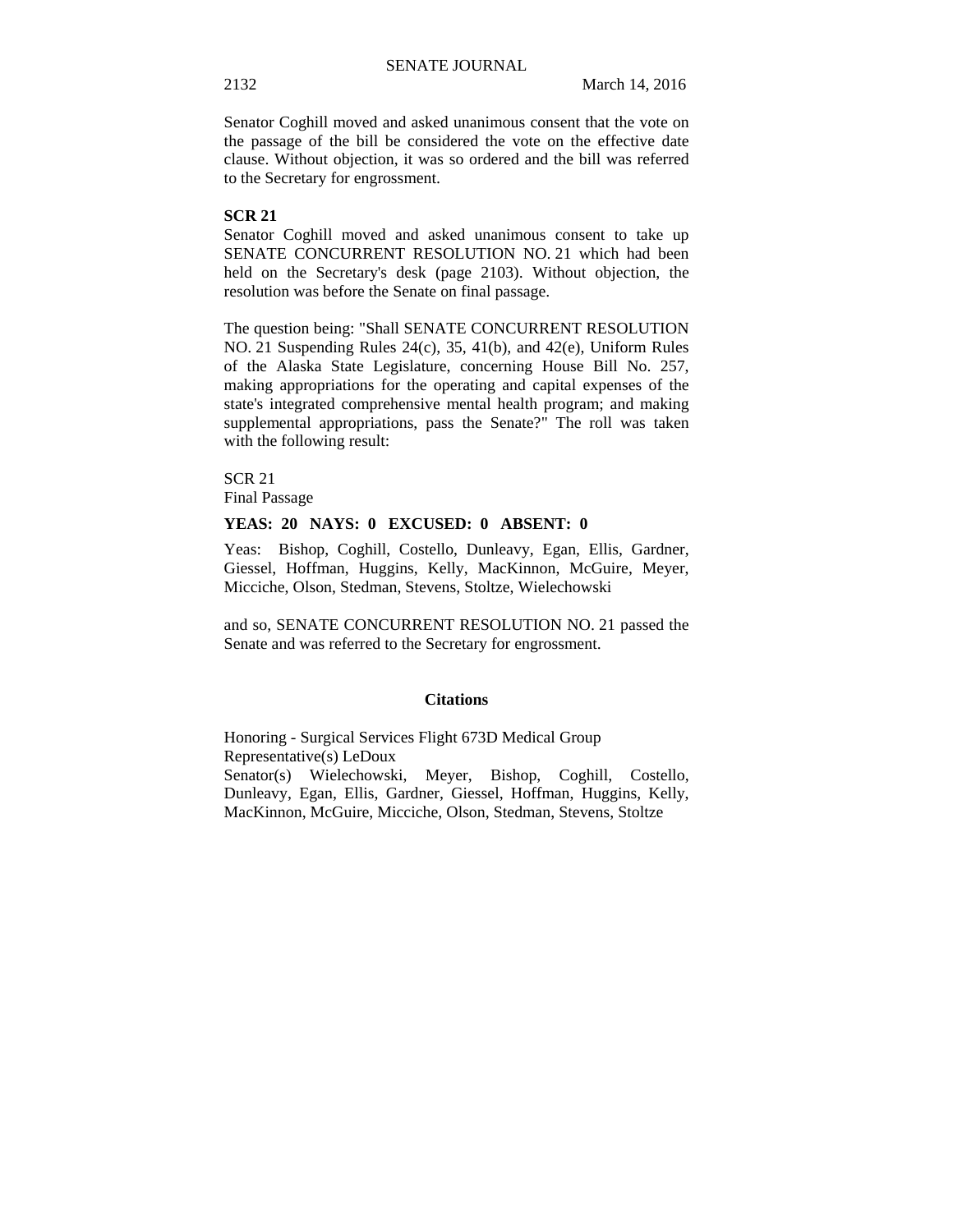Senator Coghill moved and asked unanimous consent that the citation be adopted. Without objection, the citation was adopted and referred to the Secretary for transmittal.

#### **Unfinished Business**

Senator Bishop moved and asked unanimous consent to be excused from a call of the Senate from morning plane time, March 18 through evening plane time, March 20. Without objection, Senator Bishop was excused.

Senator Stedman moved and asked unanimous consent to be excused from a call of the Senate from morning plane time, March 25 through plane time, March 26. Without objection, Senator Stedman was excused.

#### **Announcements**

Announcements are at the end of the journal.

#### **Engrossment**

#### **HB 256**

SENATE CS FOR CS FOR HOUSE BILL NO. 256(FIN) "An Act making appropriations for the operating and loan program expenses of state government and for certain programs; capitalizing funds; amending appropriations; repealing appropriations; making supplemental appropriations; and providing for an effective date" was engrossed, signed by the President and Secretary and returned to the House for consideration.

#### **HB 257**

SENATE CS FOR CS FOR HOUSE BILL NO. 257(FIN) "An Act making appropriations for the operating and capital expenses of the state's integrated comprehensive mental health program; and providing for an effective date" was engrossed, signed by the President and Secretary and returned to the House for consideration.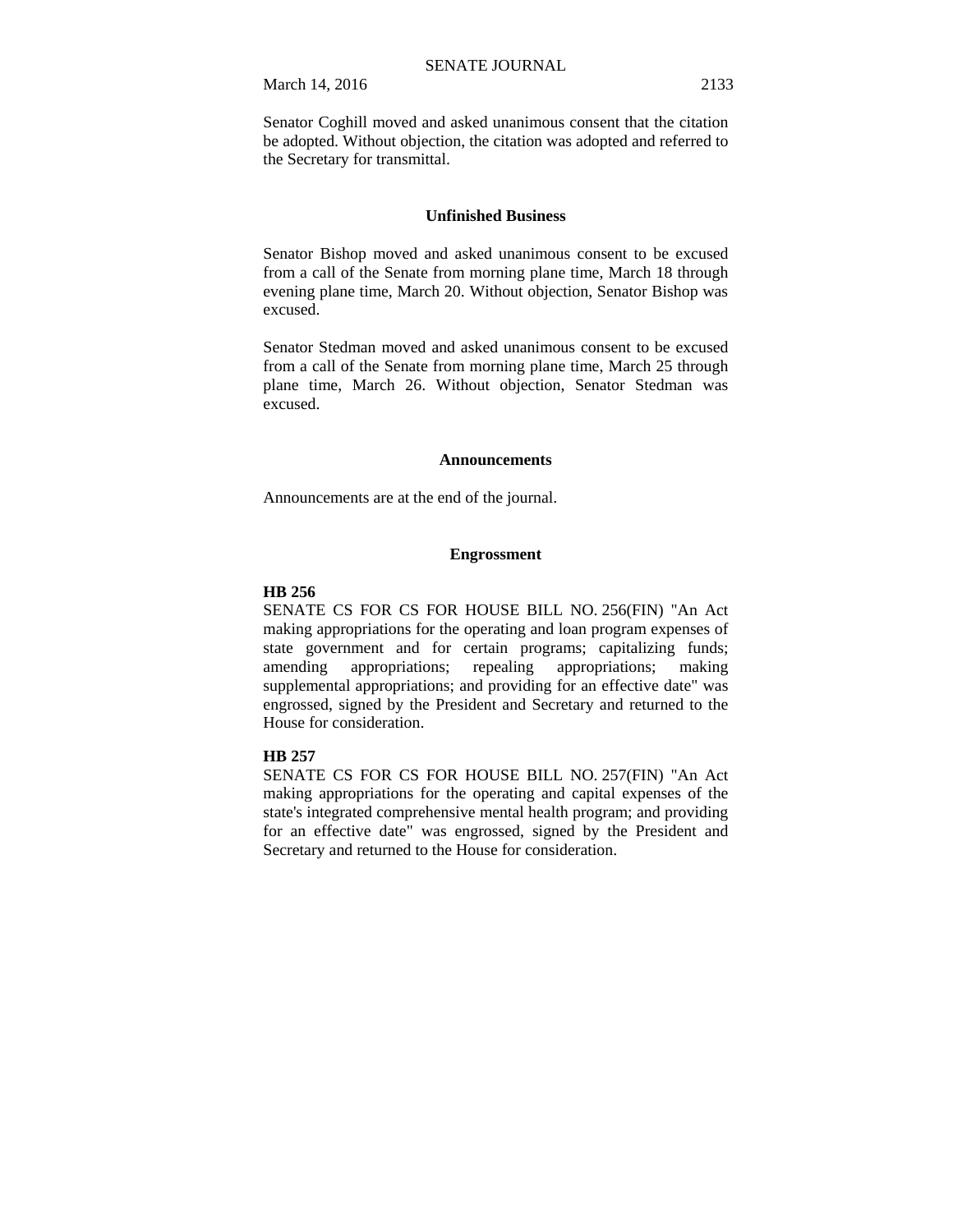### **SCR 21**

SENATE CONCURRENT RESOLUTION NO. 21 Suspending Rules  $24(c)$ ,  $35$ ,  $41(b)$ , and  $42(e)$ , Uniform Rules of the Alaska State Legislature, concerning House Bill No. 257, making appropriations for the operating and capital expenses of the state's integrated comprehensive mental health program; and making supplemental appropriations, was engrossed, signed by the President and Secretary and transmitted to the House for consideration.

## **Adjournment**

Senator Coghill moved and asked unanimous consent that the Senate stand in adjournment until 11:00 a.m., March 16, 2016. Without objection, the Senate adjourned at 3:38 p.m.

> Liz Clark Secretary of the Senate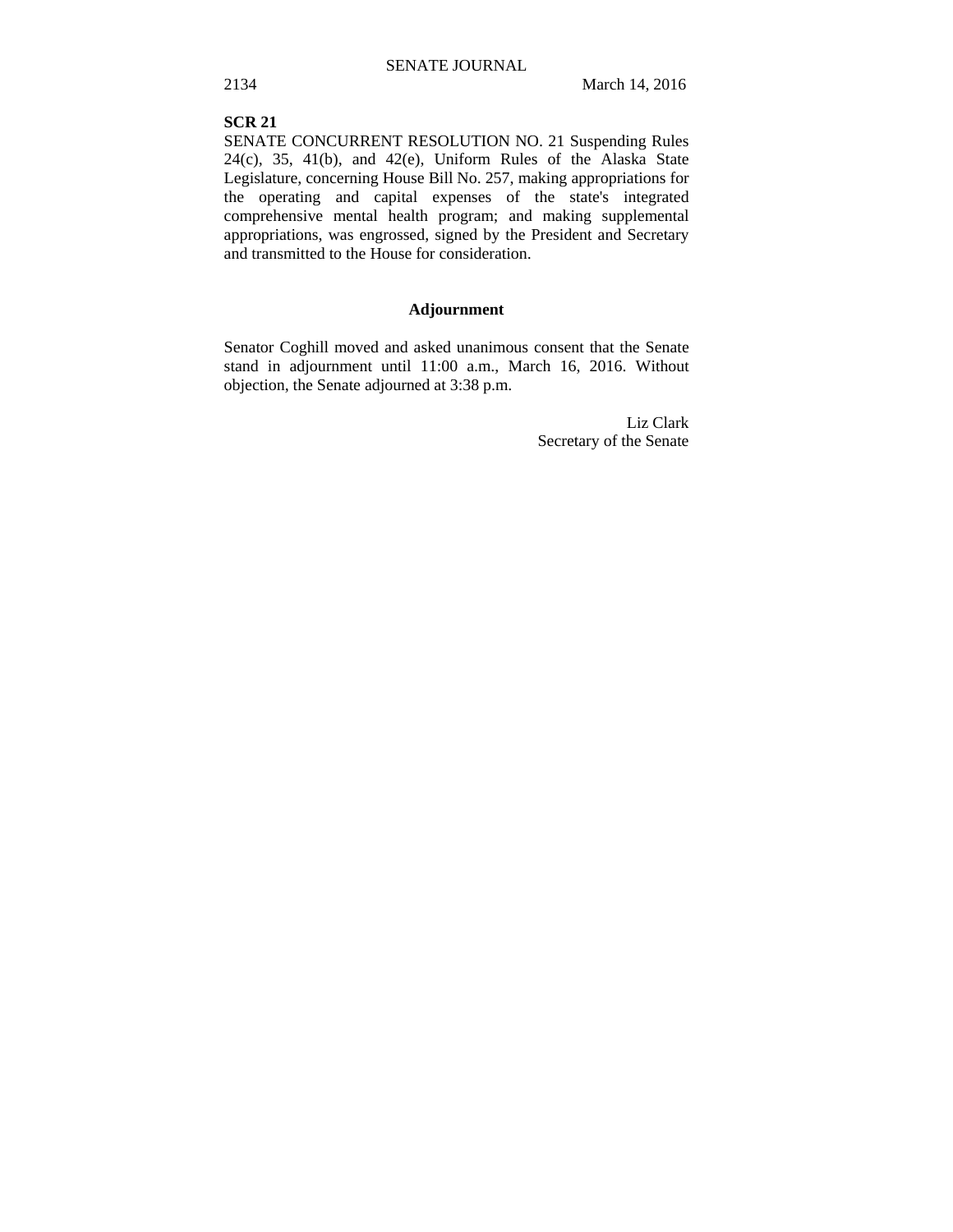#### **Announcements**

Americans with Disabilities Act Notice - Persons with disabilities who require special accommodation or alternative communication formats to access committee meetings may contact the appropriate committee office or the Legislative Information Office in their community. Reasonable advance notice is needed to accommodate the request. For further information, call the ADA Coordinator at 465-3854 Voice/465-4980 TDD.

### **STANDING COMMITTEES**

+ indicates teleconference

= indicates bill previously heard/scheduled

## **COMMUNITY & REGIONAL AFFAIRS**

| <b>Mar 15</b> | <b>Tuesday</b><br>No Meeting Scheduled  | Beltz 105 (tsbldg) | $3:30$ PM |
|---------------|-----------------------------------------|--------------------|-----------|
| <b>Mar 17</b> | <b>Thursday</b><br>No Meeting Scheduled | Beltz 105 (tsbldg) | $3:30$ PM |
|               |                                         |                    |           |

**EDUCATION**

|     | Mar 15 Tuesday                                      | Butrovich 205 3:30 PM |  |
|-----|-----------------------------------------------------|-----------------------|--|
|     | += SB 191 LIMIT ABORTION SERV. PROVIDERS IN SCHOOLS |                       |  |
|     | -- Testimony <invitation only=""> --</invitation>   |                       |  |
| $+$ | Bills Previously Heard/Scheduled:                   |                       |  |
|     | $+=$ SB 190 EXEMPTION FROM POST-SECONDARY ED REGS   |                       |  |
|     | $+=$ HB 76 GOV COUNCIL ON DISABILITIES/SPECIAL ED   |                       |  |
|     |                                                     |                       |  |

| <b>Mar 17</b> | Thursdav                                | <b>Butrovich 205</b> | 3:30 PM |
|---------------|-----------------------------------------|----------------------|---------|
| $+$           | <b>Bills Previously Heard/Scheduled</b> |                      |         |

----------------------------------------

#### **FINANCE**

|     |          | Mar 14 Monday                           | <b>Senate Finance 532</b>                           | 9:00 AM |
|-----|----------|-----------------------------------------|-----------------------------------------------------|---------|
|     |          |                                         | $\pm$ SB 56 MUNI ENERGY IMPROVEMNT ASSESSMNTS/BONDS |         |
|     | $+$ SB 1 | REGULATION OF SMOKING                   |                                                     |         |
|     |          | -- Public Testimony --                  |                                                     |         |
| $+$ |          | <b>Bills Previously Heard/Scheduled</b> |                                                     |         |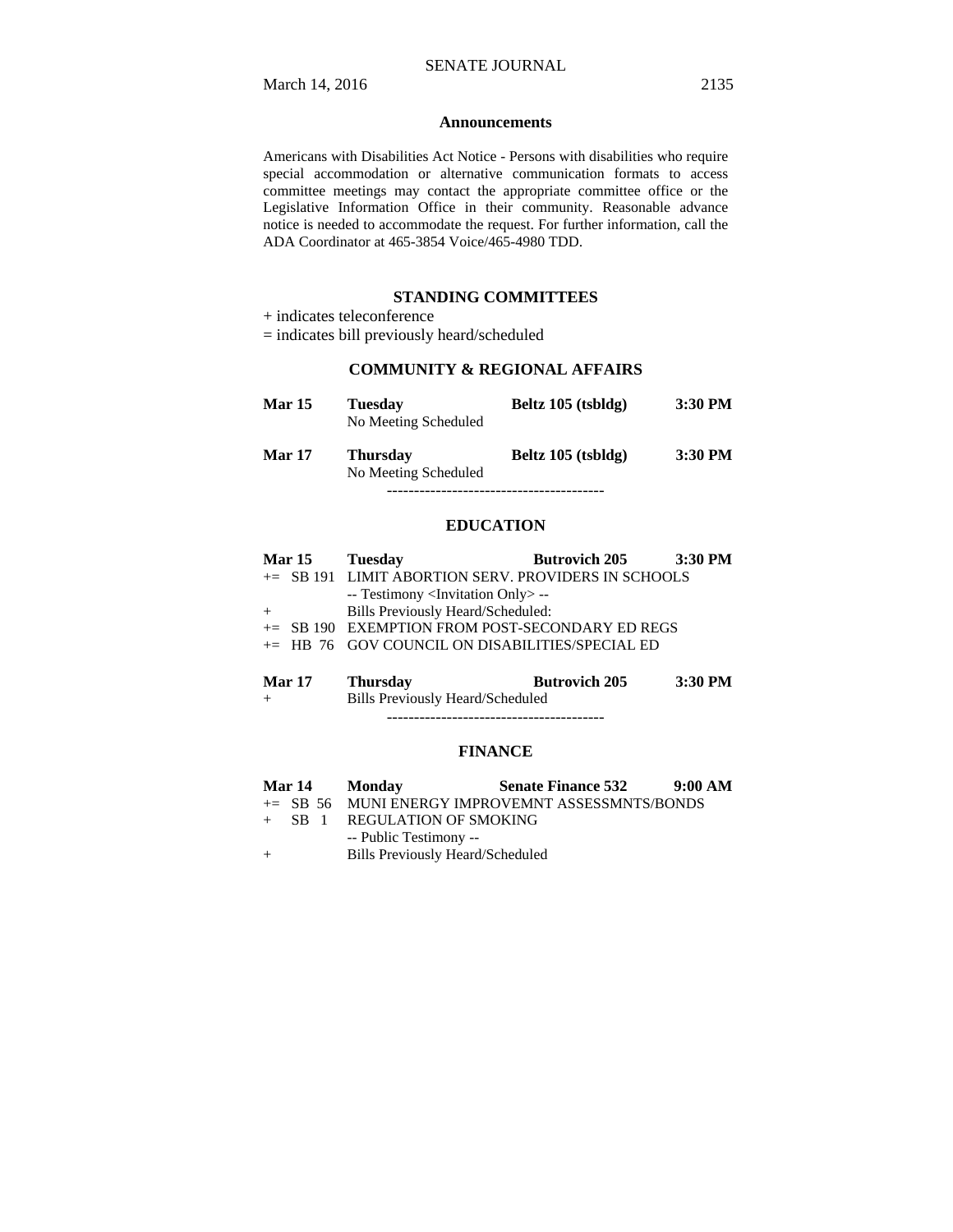# **FINANCE (continued)**

|                    | Mar <sub>15</sub> | <b>Tuesday</b>                          | <b>Senate Finance 532</b>                         | 9:00 AM   |
|--------------------|-------------------|-----------------------------------------|---------------------------------------------------|-----------|
| $+$                | SB 145            |                                         | DAY CARE ASSISTANCE & CHILD CARE GRANTS           |           |
|                    |                   | -- Public Testimony --                  |                                                   |           |
| $^+$               | SB 147            | SENIOR BENEFITS PROG. ELIGIBILITY       |                                                   |           |
|                    |                   | -- Public Testimony --                  |                                                   |           |
| $\hspace{0.1mm} +$ |                   | <b>Bills Previously Heard/Scheduled</b> |                                                   |           |
|                    |                   |                                         |                                                   |           |
|                    | <b>Mar 16</b>     | Wednesday                               | <b>Senate Finance 532</b>                         | 9:00 AM   |
| $+$                | SB 69             |                                         | BD OF CHIROPRACTIC EXAMINERS; PRACTICE            |           |
|                    |                   | -- Public Testimony --                  |                                                   |           |
| $^+$               |                   |                                         | SB 124 EXTEND SUNSET ON AK COMMISSION ON AGING    |           |
|                    |                   | -- Public Testimony --                  |                                                   |           |
|                    |                   |                                         | SB 196 POWER COST EQ FUND: RESERVE ACCT; DIVIDEND |           |
| $^{+}$             |                   | -- Public Testimony --                  |                                                   |           |
|                    |                   |                                         |                                                   |           |
| $^{+}$             |                   | <b>Bills Previously Heard/Scheduled</b> |                                                   |           |
|                    |                   |                                         |                                                   |           |
|                    | Mar 16            | Wednesday                               | <b>Senate Finance 532</b>                         | 1:30 PM   |
| $^{+}$             |                   | Alaska Enterprise Agency Analysis:      |                                                   |           |
|                    |                   | Alaska Industrial Development and       |                                                   |           |
|                    |                   | <b>Export Authority</b>                 |                                                   |           |
|                    |                   | Alaska Energy Authority                 |                                                   |           |
| $\hspace{0.1mm} +$ |                   | <b>Bills Previously Heard/Scheduled</b> |                                                   |           |
|                    |                   |                                         |                                                   |           |
|                    | <b>Mar 17</b>     | <b>Thursday</b>                         | <b>Senate Finance 532</b>                         | 9:00 AM   |
| $^{+}$             | <b>SB</b> 101     |                                         | STATE PARKS FEES & SALES OF MERCHANDISE           |           |
|                    |                   | -- Public Testimony --                  |                                                   |           |
| $^{+}$             | SB 170            | DNR FEES FOR GEOLOGICAL SERVICES        |                                                   |           |
|                    |                   | -- Public Testimony --                  |                                                   |           |
| $^+$               |                   | <b>Bills Previously Heard/Scheduled</b> |                                                   |           |
|                    |                   |                                         |                                                   |           |
|                    | Mar 17            | <b>Thursday</b>                         | <b>Senate Finance 532</b>                         | $1:30$ PM |
| $^{+}$             |                   | Alaska Enterprise Agency Analysis:      |                                                   |           |
|                    |                   | Alaska Housing Finance Corporation      |                                                   |           |
|                    |                   | Alaska Aerospace Corporation            |                                                   |           |
| $^{+}$             |                   | <b>Bills Previously Heard/Scheduled</b> |                                                   |           |
|                    |                   |                                         |                                                   |           |
|                    | Mar 18            | Friday                                  | <b>Senate Finance 532</b>                         | 9:00 AM   |
| $\hspace{0.1mm} +$ |                   | <b>Bills Previously Heard/Scheduled</b> |                                                   |           |
|                    |                   |                                         |                                                   |           |

----------------------------------------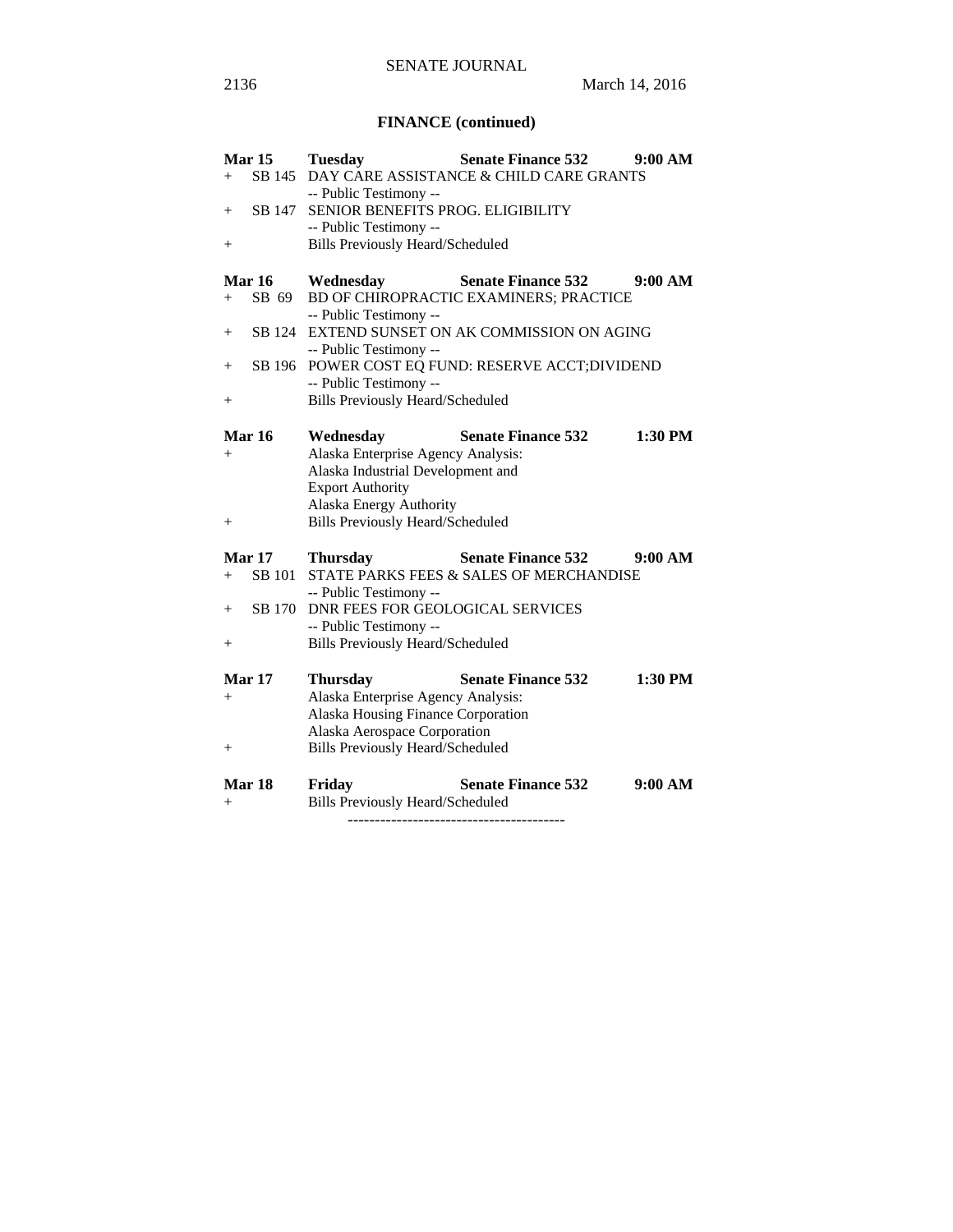# **HEALTH & SOCIAL SERVICES**

| Mar 14        | Monday<br>No Meeting Scheduled    | <b>Butrovich 205</b> | $1:30$ PM |
|---------------|-----------------------------------|----------------------|-----------|
| <b>Mar 16</b> | Wednesday<br>No Meeting Scheduled | <b>Butrovich 205</b> | $1:30$ PM |
| Mar 18        | Friday<br>No Meeting Scheduled    | <b>Butrovich 205</b> | $1:30$ PM |

## **JUDICIARY**

| Mar 14        | <b>Monday</b>                    | Beltz 105 (tsbldg)                             | 1:30 PM |
|---------------|----------------------------------|------------------------------------------------|---------|
|               | -- MEETING CANCELED --           |                                                |         |
| $^{+}$        |                                  | Presentation by Alaska's Council on Domestic   |         |
|               | Violence & Sexual Assault        |                                                |         |
| $^{+}$        |                                  | Key Results from the 2015 Alaska Victimization |         |
|               | Survey                           |                                                |         |
|               | Presented by Dr. Andre Rosay     |                                                |         |
| $^{+}$        | Bills Previously Heard/Scheduled |                                                |         |
| <b>Mar 16</b> | Wednesday                        | Beltz 105 (tsbldg)                             | 1:30 PM |
|               |                                  | $+=$ SB 112 ADOPTION OF CHILD IN STATE CUSTODY |         |
| $^{+}$        | Bills Previously Heard/Scheduled |                                                |         |

| Mar 18 | Friday | Beltz 105 (tsbldg) | 1:30 PM |
|--------|--------|--------------------|---------|

+ Bills Previously Heard/Scheduled ----------------------------------------

# **LABOR & COMMERCE**

| <b>Mar 15</b> | <b>Tuesday</b>                    | Beltz 105 (tsbldg)                           | 1:30 PM |
|---------------|-----------------------------------|----------------------------------------------|---------|
|               | Presentation:                     |                                              |         |
|               |                                   | "Economic Impacts of Alaska Fiscal Options - |         |
|               |                                   | Draft Conclusions" by Professor Gunnar Knapp |         |
|               |                                   | Institute of Social & Economic Research      |         |
|               | Bills Previously Heard/Scheduled: |                                              |         |
|               | -- Public Testimony --            |                                              |         |
|               |                                   | LIMIT FLAME RETARDANT ITEMS/FURNITURE        |         |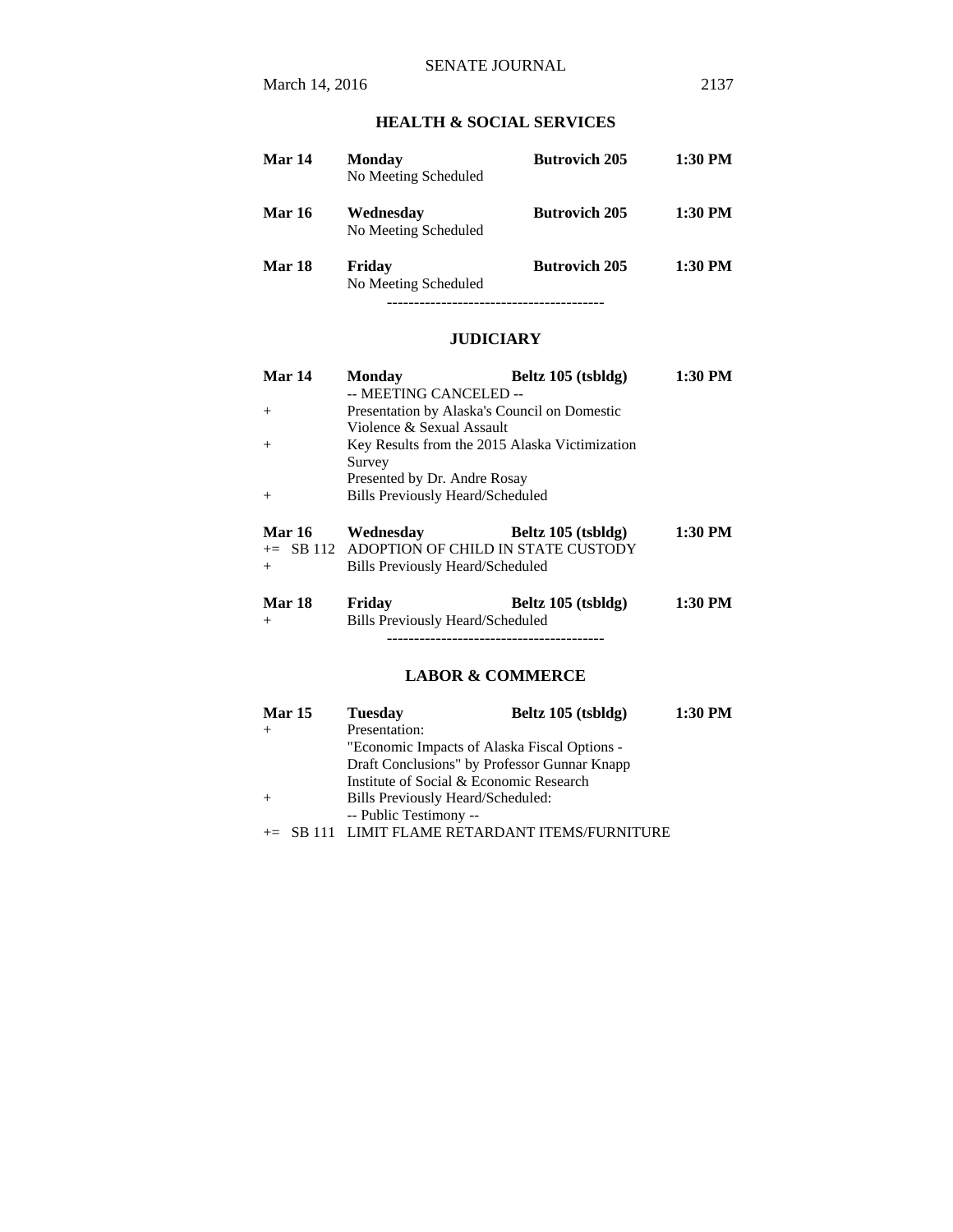# **LABOR & COMMERCE (continued)**

| <b>Mar 17</b> | <b>Thursday</b>                                  | Beltz 105 (tsbldg) | 1:30 PM |  |  |
|---------------|--------------------------------------------------|--------------------|---------|--|--|
| $+$           | <b>Confirmation Hearings:</b>                    |                    |         |  |  |
|               | Alaska Labor Relations Agency                    |                    |         |  |  |
|               | Board of Barbers & Hairdressers                  |                    |         |  |  |
|               | Board of Chiropractic Examiners                  |                    |         |  |  |
|               | <b>Board of Dental Examiners</b>                 |                    |         |  |  |
|               | Board of Direct Entry Midwives                   |                    |         |  |  |
|               | Board of Examiners in Optometry                  |                    |         |  |  |
|               | Board of Marital and Family Therapy              |                    |         |  |  |
|               | Board of Massage Therapists                      |                    |         |  |  |
|               | <b>Board of Nursing</b>                          |                    |         |  |  |
|               | <b>Board of Pharmacy</b>                         |                    |         |  |  |
|               | Board of Psychologists & Psychological Examiners |                    |         |  |  |
|               | Board of Public Accountancy                      |                    |         |  |  |
|               | Board of Registration Architects, Engineers      |                    |         |  |  |
|               | & Land Surveyors                                 |                    |         |  |  |
|               | <b>Board of Social Work Examiners</b>            |                    |         |  |  |
|               | Board of Veterinary Examiners                    |                    |         |  |  |
|               | Fisherman's Fund Advisory & Appeals Council      |                    |         |  |  |
|               | Occupational Safety & Health Review Board        |                    |         |  |  |
|               | Physical Therapy & Occupational Therapy Board    |                    |         |  |  |
|               | Workers' Compensation Board                      |                    |         |  |  |
|               | <b>Workers' Compensation Appeals Commission</b>  |                    |         |  |  |
| $^{+}$        | <b>Bills Previously Heard/Scheduled</b>          |                    |         |  |  |
|               | -- Public Testimony --                           |                    |         |  |  |
|               |                                                  |                    |         |  |  |

# **RESOURCES**

| <b>Mar 14</b> | <b>Monday</b>                                     | <b>Butrovich 205</b> | 3:30 PM |
|---------------|---------------------------------------------------|----------------------|---------|
|               | $-$ Delayed to 3:45 p.m. $-$                      |                      |         |
| $+$           | Overview: Alaska Oil and Gas Conservation         |                      |         |
|               | Commission                                        |                      |         |
|               | Cathy Foerster, Commissioner                      |                      |         |
|               | -- Testimony <invitation only=""> --</invitation> |                      |         |
|               | += SB 163 NATL. RES. WATER NOMINATION/DESIGNATION |                      |         |
|               | -- Testimony <invitation only=""> --</invitation> |                      |         |
| $+$           | <b>Bills Previously Heard/Scheduled</b>           |                      |         |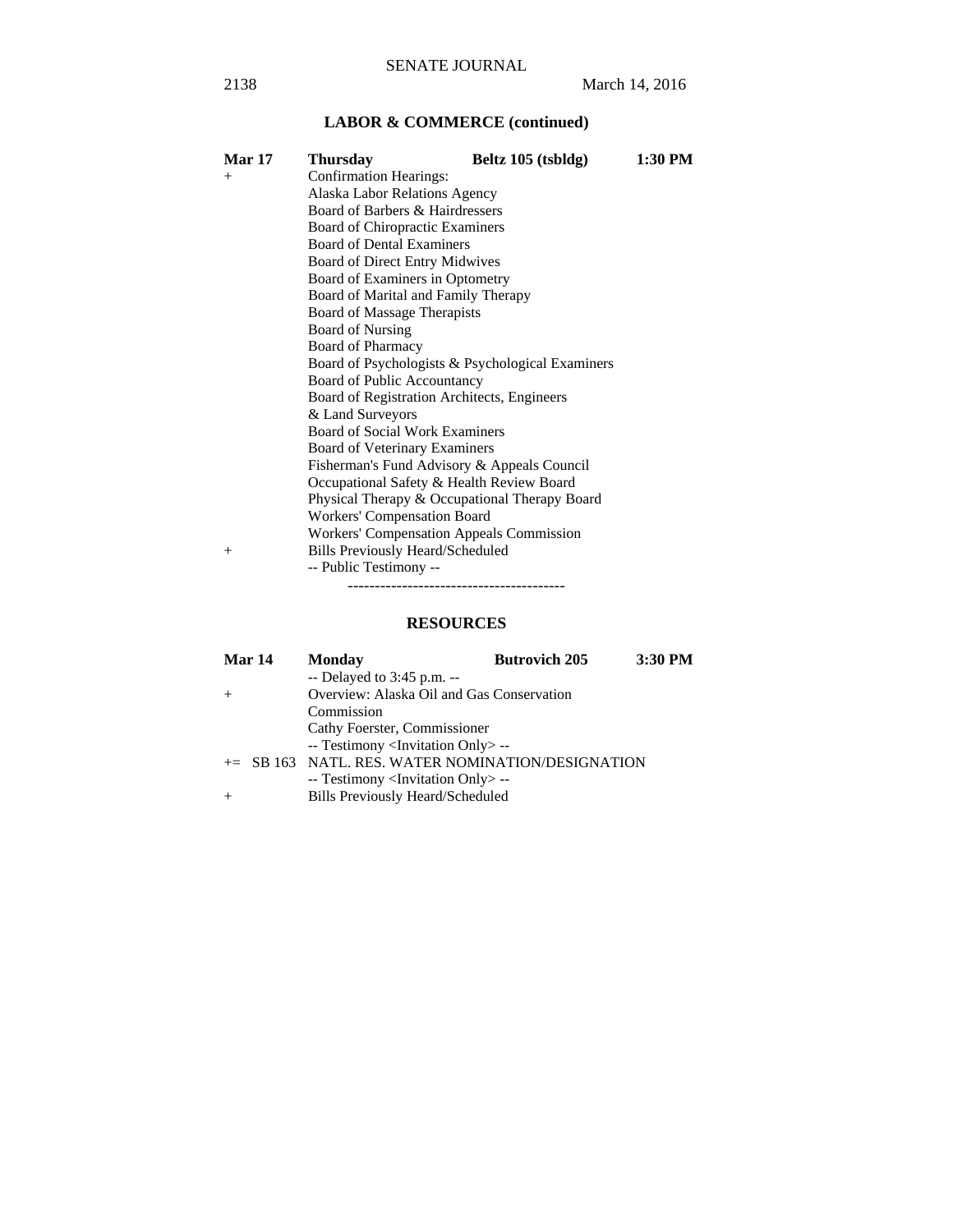# SENATE JOURNAL

# **RESOURCES (continued)**

| Mar 16        | Wednesday                                           | <b>Butrovich 205</b> | 3:30 PM |  |  |
|---------------|-----------------------------------------------------|----------------------|---------|--|--|
|               | += SB 172 FISH/SHELLFISH HATCHERY/ENHANCE. PROJECTS |                      |         |  |  |
|               | -- Public Testimony --                              |                      |         |  |  |
| $+=$          | SB 163 NATL. RES. WATER NOMINATION/DESIGNATION      |                      |         |  |  |
|               | -- Public Testimony --                              |                      |         |  |  |
| $^{+}$        | Bills Previously Heard/Scheduled                    |                      |         |  |  |
|               |                                                     |                      |         |  |  |
| <b>Mar 18</b> | Friday                                              | <b>Butrovich 205</b> | 3:30 PM |  |  |
| $+$           | Overview: Bureau of Land Management Resource        |                      |         |  |  |
|               | Management Plans for Alaska                         |                      |         |  |  |
|               | -- Testimony <invitation only=""> --</invitation>   |                      |         |  |  |
| $^{+}$        | <b>Bills Previously Heard/Scheduled</b>             |                      |         |  |  |

----------------------------------------

# **STATE AFFAIRS**

| <b>Mar 15</b> |            | <b>Tuesday</b>                                    | <b>Butrovich 205</b> | 9:00 AM |
|---------------|------------|---------------------------------------------------|----------------------|---------|
| $+$           |            | SCR 16 SPECIAL SESSION TO BE HELD ON ROAD SYSTEM  |                      |         |
|               |            | -- Initial Presentation Only --                   |                      |         |
| $+=$          |            | SB 114 PERM FUND: EARNINGS, DEPOSITS, ACCOUNTS    |                      |         |
|               |            | += SB 128 PERM. FUND:DEPOSITS:DIVIDEND:EARNINGS   |                      |         |
| $+$           |            | <b>Bills Previously Heard/Scheduled</b>           |                      |         |
|               |            |                                                   |                      |         |
| <b>Mar 17</b> |            | <b>Thursday</b>                                   | <b>Butrovich 205</b> | 8:30 AM |
|               | $+=$ SJR 1 | CONST AM: GUARANTEE PERM FUND DIVIDEND            |                      |         |
|               |            | += SB 114 PERM FUND: EARNINGS, DEPOSITS, ACCOUNTS |                      |         |
| $+=$          |            |                                                   |                      |         |
|               | SB 128     | PERM. FUND:DEPOSITS:DIVIDEND:EARNINGS             |                      |         |
| $+$           | SB 144     | RELOCATION ASSISTANCE FOR FED. PROJ/PROG          |                      |         |
|               |            | -- Public Testimony --                            |                      |         |
| $^{+}$        |            | <b>Bills Previously Heard/Scheduled</b>           |                      |         |

## **TRANSPORTATION**

| <b>Mar 15</b> | Tuesday              | <b>Butrovich 205</b> | 1:00 PM |
|---------------|----------------------|----------------------|---------|
|               | No Meeting Scheduled |                      |         |